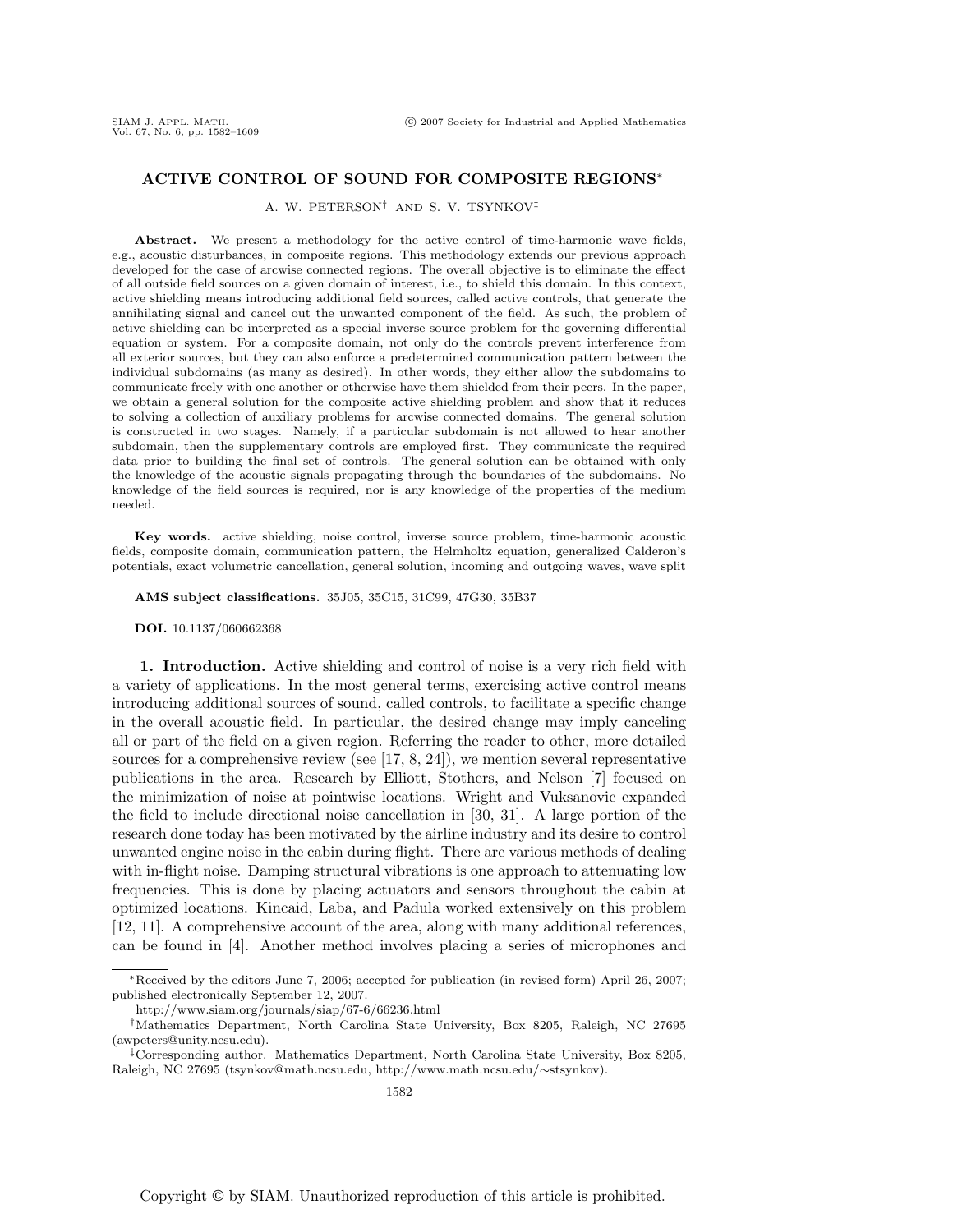speakers throughout the cabin and uses acoustic excitation to cancel unwanted noise. Passive techniques such as sound insulation are more effective in dealing with high frequencies. Van der Auweraer et al. tackled the problem of aircraft noise in [26] by using a combination of both methods.

In [9], Fuller and von Flotow present an overview of current common practices in active noise control. One of the most popular algorithms used today in the control of noise is based on a least mean squares (LMS) method. It is employed to tune the control filter to reduce unwanted noise near the sensors and was first introduced by Burgess in [1] and by Widrow, Shur, and Shaffer in [29]. This algorithm was later improved upon by Cabell and Fuller in [2]. While LMS methods offer good results near the sensors in small-scale applications such as mobile phones, they do not allow for the exact volumetric cancellation of noise desired in an airline cabin.

In the current paper, we introduce and study a new formulation of active noise control problem. Namely, the overall region of space to be protected from noise is assumed to be composed of a number of simple, i.e., arcwise connected, (sub)domains. The standard part of the formulation involves shielding the overall domain, i.e., the union of all subdomains, from the unwanted noise. In addition, the individual subdomains are selectively allowed to either communicate freely with one another according to a predetermined pattern or else be shielded from their peers. In doing so, no reciprocity is assumed; i.e., for a given pair of subdomains one may be allowed to hear the other, but not vice versa.

The method of analysis used in this paper builds upon the previous research done by Lončarić, Ryaben'kii, and Tsynkov in  $\vert 13 \vert$  and by Tsynkov in  $\vert 25 \vert$  for the case of a single arcwise connected domain, and subsequently extended in [14, 15, 16] by investigating various optimization formulations. The approach of [13] allows for the exact volumetric cancellation of time-harmonic noise in a given region. In other words, this region is shielded from the unwanted sound that comes from the outside. The shielding is achieved by first splitting the total acoustic field into the incoming and outgoing components. This can be done unambiguously using only the knowledge of the field and its normal derivative measured at the boundary of the region to be protected. Subsequently, the unwanted incoming component of the field is canceled by additional sources that are insensitive to the outgoing component. Other methods, such as those employed by Nelson and Elliott in [17], require that the noise to be canceled be measured at the boundary by itself, and be distinguished from other components of the acoustic field ahead of time. This restriction does not exist in the methodology presented herein. Moreover, our methodology requires knowledge of neither the volumetric properties of the medium nor the location and strength of the noise sources. Decomposition of the overall sound field into incoming and outgoing components, as well as design of the antinoise sources, are accomplished by applying Calderon's potentials and projections [3]; see also [23]. This is a very convenient and powerful apparatus that allows one to describe all appropriate control sources in closed form. In the simplest case of constant coefficients, the Calderon operators can be obtained using boundary integrals of classical potential theory.

There are two types of control sources that can be explored, volumetric and surface. In [13], it is determined that the general solution for volumetric controls  $q = q(x)$  is given by

$$
g(x) = -Lw
$$

outside of the region to be shielded, where  $w$  is a special auxiliary function which must satisfy the Sommerfeld radiation condition at infinity, as well as coincide with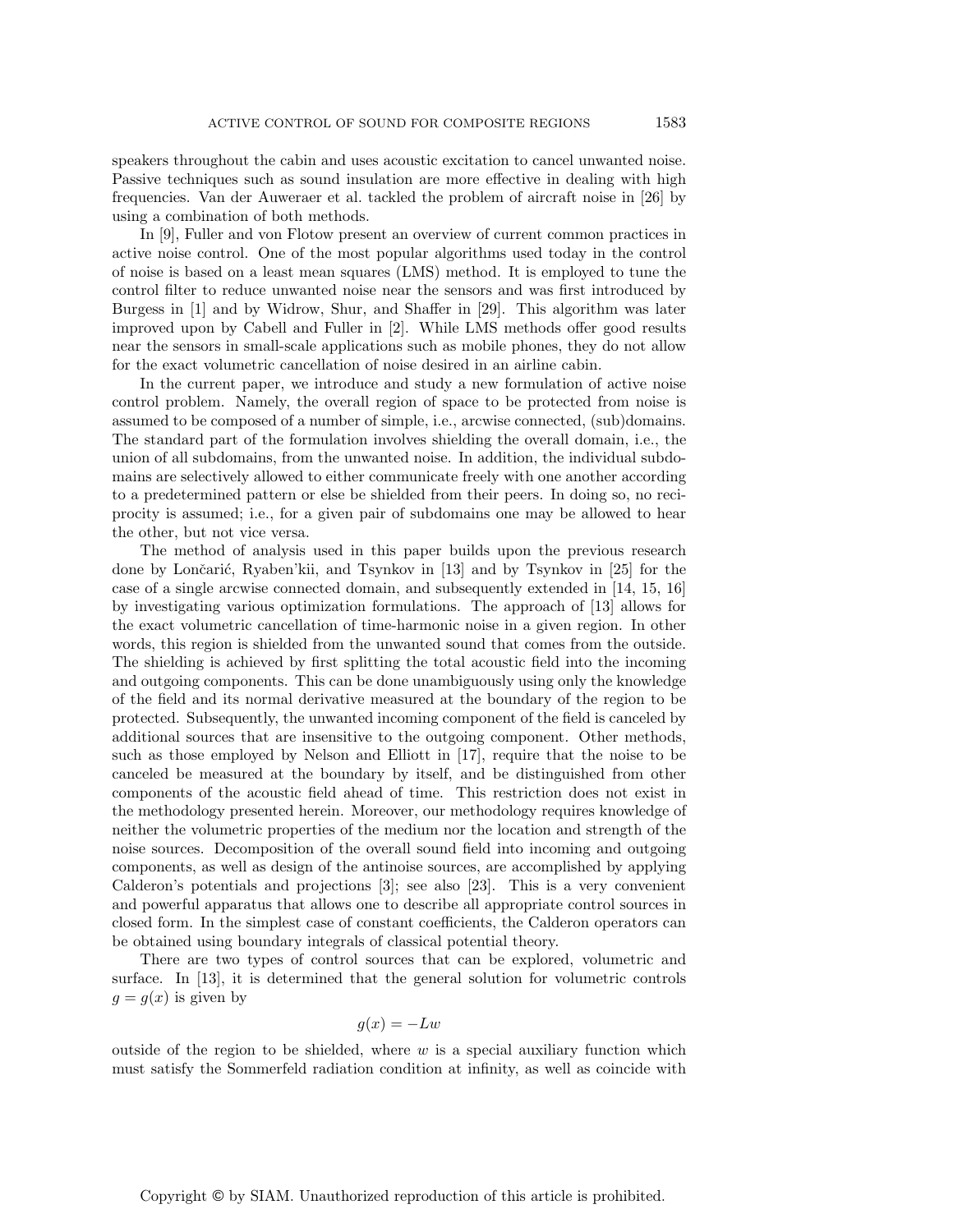the acoustic field u and its normal derivative  $\frac{\partial u}{\partial n}$  at the boundary. Here  $L = \Delta + k^2 I$ denotes the Helmholtz operator. Since these are fairly loose restrictions, volumetric controls define a very broad class of solutions to the problem.

Surface controls are concentrated at the boundary. They are given by

$$
g^{(surf)} = -\left[\frac{\partial w}{\partial n} - \frac{\partial u}{\partial n}\right]_{\Gamma} \delta(\Gamma) - \frac{\partial}{\partial n}([w - u]_{\Gamma} \delta(\Gamma)),
$$

where the auxiliary function  $w$  is additionally required to satisfy the homogeneous Helmholtz equation,  $Lw = 0$ , outside the boundary but is no longer required to satisfy any boundary conditions at Γ. The general solution to the surface control problem is discussed in [25]. It is to be noted that surface controls have the same fundamental properties as volumetric controls. A universal framework for both volumetric and surface controls is built by Ryaben'kii and Utyuzhnikov in the recent paper [22]; it treats the governing equation for the field in an operator form.

We should also emphasize that the continuous formulation is not practical for implementation. Any realistic implementation would consist only of a finite number of sensors (microphones) and actuators (speakers). This will lead to a discretization of the problem on a grid. Discrete active shielding problems were analyzed, and the corresponding solutions obtained in [14, 15, 16, 25], as well as more recently in [22]. The finite-difference analysis of [14, 15, 16, 22, 25] uses the constructs developed previously in the works by Ryaben'kii [18] and by Veizman and Ryaben'kii [27, 28].

**Specific objective of the current paper.** We will extend the methodology of [13] to the case of composite regions. This will allow two or more separate subregions to be fully protected from the influence of outside sources. Moreover, according to a predetermined communication pattern, each individual subregion may or may not be allowed to hear any other subregion. As in [13], only the total acoustic field and its normal derivative specified at the boundaries will be needed for the exact volumetric cancellation of the outside noise, as well as for the realization of a given communication pattern. It will not be necessary to distinguish the "adverse," i.e., unwanted, part of the acoustic field from its "friendly," i.e., wanted, part as this is done automatically by the control system. The methodology will provide a closed form general solution for the controls, including the case of an inhomogeneous medium.

**2. Two regions.** In this section, the formulation for two separate domains will be discussed. In other words, we will distinguish between the two given disjoint regions and the rest of the space. Let it be noted, however, that the forthcoming methodology could be presented in a more general framework. The rest of the space outside of the two given regions can be treated as a third region on equal terms with the first two. This formulation lends itself more naturally to surface controls separating the three regions. A rigorous analysis of this approach for the finitedifference setting can be found in the recent paper [21], which, in turn, builds upon [18]. We, however, choose a simpler form of presentation in order to make it more accessible for applications. Accordingly, the focus will be on volumetric controls, which will allow for more flexibility in their construction.

**2.1. Formulation.** Let  $\Omega_1$  and  $\Omega_2$  be given, where  $\Omega_i \subseteq \mathbb{R}^2$  or  $\mathbb{R}^3$  is either bounded or unbounded. For simplicity we will first assume that  $\Omega_1$  and  $\Omega_2$  are two separate bounded regions of  $\mathbb{R}^n$  (see Figure 2.1), and such that  $dist(\Omega_1, \Omega_2) \geq \epsilon > 0$ . Let  $\Gamma_1$  and  $\Gamma_2$  be the boundaries of  $\Omega_1$  and  $\Omega_2$ , respectively. Consider the time-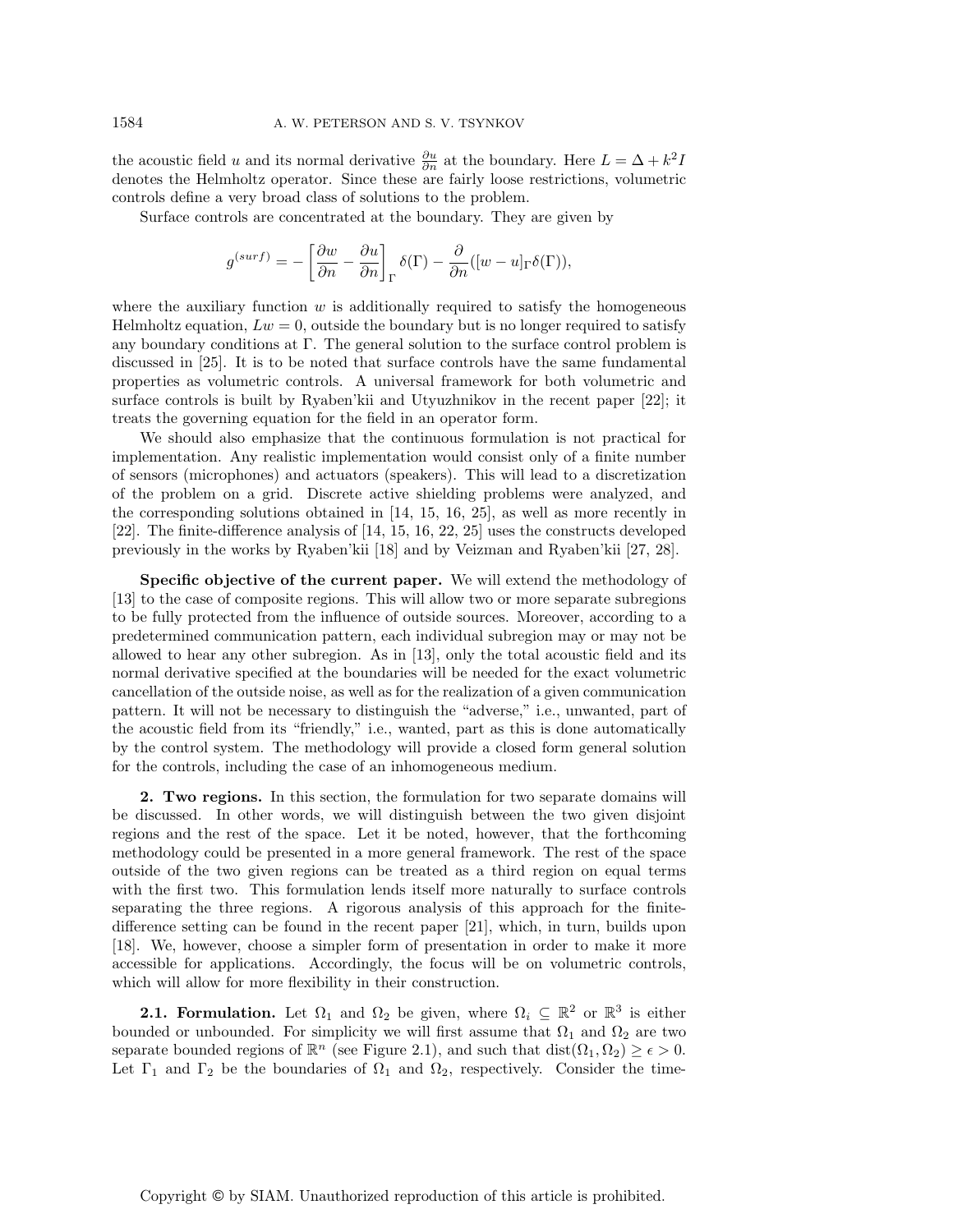

Fig. 2.1. Two domains.

harmonic acoustic field  $u = u(x)$  governed by the inhomogeneous Helmholtz equation:

(2.1) 
$$
Lu \equiv \Delta u + k^2 u = f = f_1^+ + f_2^+ + f^-,
$$

where for the sources we have  $\mathrm{supp} f_1^+ \subset \Omega_1$ ,  $\mathrm{supp} f_2^+ \subset \Omega_2$ , and  $\mathrm{supp} f^- \subset \mathbb{R}^n \setminus (\Omega_1 \cup$  $\Omega_2$ ). The overall acoustic field can be represented as

(2.2a) 
$$
u = u_1^+ + u_2^+ + u^-,
$$

where

(2.2b) 
$$
Lu_1^+ = f_1^+,
$$

(2.2c) 
$$
Lu_2^+ = f_2^+,
$$

and

$$
(2.2d) \t\t\t Lu^- = f^-.
$$

Our first goal is to eliminate all sound from the exterior sources  $f^-$  inside  $\Omega_1$  and  $\Omega_2$  while allowing sound from the sources  $f_1^+$  and  $f_2^+$  to propagate freely between  $\Omega_1$ and  $\Omega_2$ . This is to be achieved by introducing a new control source g. After that, the total acoustic field  $\tilde{u}$  will be governed by

$$
L\tilde{u} = f_1^+ + f_2^+ + f^- + g.
$$

We would like to choose the controls  $g$  to guarantee

$$
\tilde{u}|_{x \in \Omega_1} = (u_1^+ + u_2^+)|_{x \in \Omega_1}
$$

and

$$
\tilde{u}|_{x \in \Omega_2} = (u_1^+ + u_2^+)|_{x \in \Omega_2}.
$$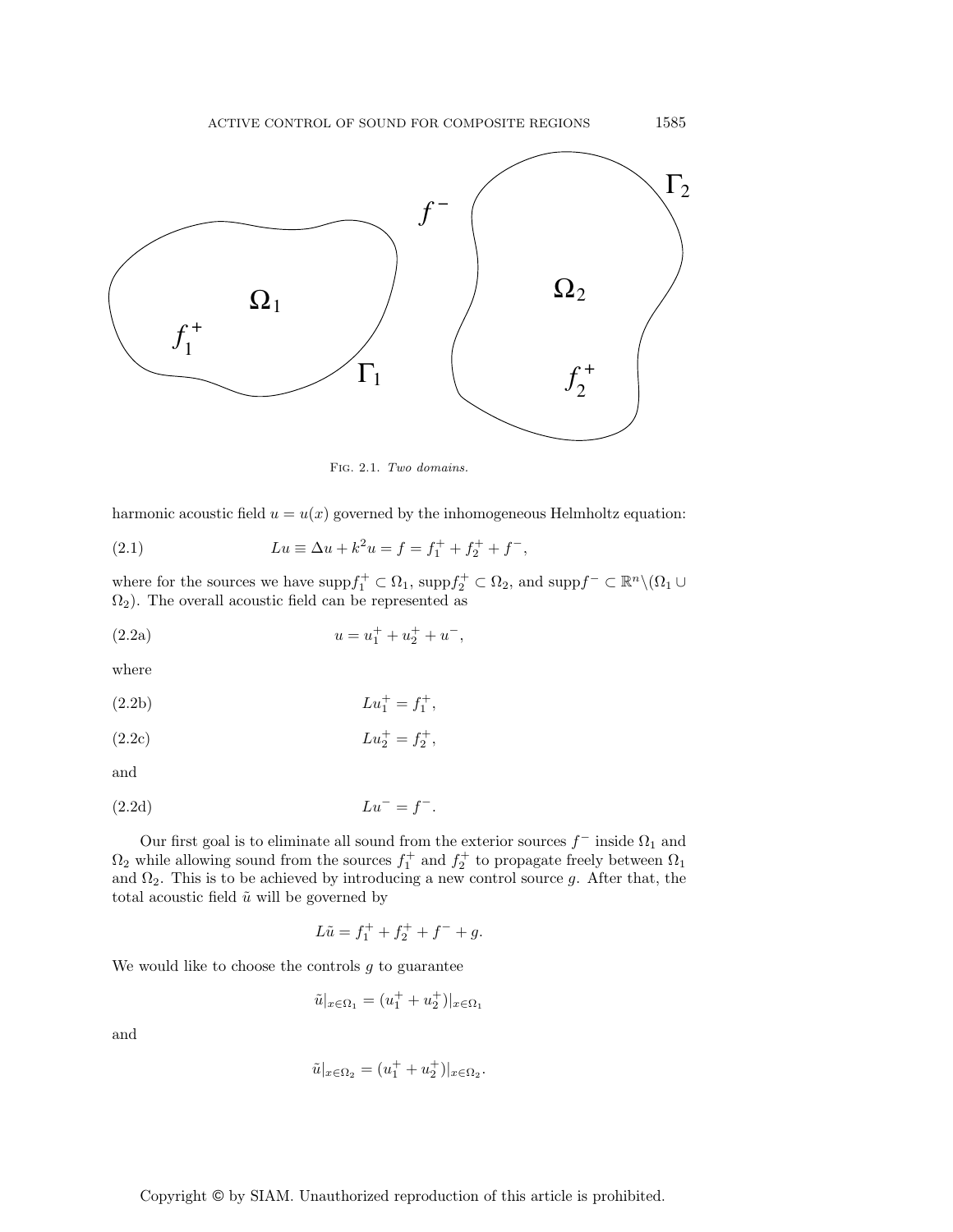In other words, the field after the control inside either  $\Omega_1$  or  $\Omega_2$  should contain no contribution from the sources  $f^-$ . Notice that  $g = -f^-$  is a solution to the problem, but it can be very difficult to implement and also requires previous knowledge of the sources  $f^-$ . Therefore, other, less expensive, solutions that do not require extensive knowledge of the exterior sources are preferable.

Our second goal is to selectively eliminate the sound that propagates between the regions  $\Omega_1$  and  $\Omega_2$ . This is to be done in addition to the cancellation of the common exterior sound. For example,  $\Omega_1$  may be allowed to hear  $\Omega_2$ , but not vice versa.

Note that the problem of active noise control as formulated above is, in fact, a problem of enabling a desired change in the solution of a given differential equation by appropriately modifying its source terms, i.e., by adding new sources. Consequently, it can be interpreted as an inverse source problem for the corresponding differential equation. Inverse source problems have been extensively studied in the literature, both from the standpoint of physics/engineering (see, e.g., [6, 5]), as well as from the standpoint of mathematics (see, e.g., [10]).

**2.2.** General solution. Let us first recall that in order to guarantee uniqueness of the solution to the Helmholtz equation  $(2.1)$  on unbounded regions, we must require that this solution satisfy the Sommerfeld radiation condition at infinity:

(2.3a) 
$$
\frac{\partial v(x)}{\partial |x|} + ikv(x) = o(|x|^{-1/2}), \quad x \in \mathbb{R}^2,
$$

or

(2.3b) 
$$
\frac{\partial v(x)}{\partial |x|} + ikv(x) = o(|x|^{-1}), \quad x \in \mathbb{R}^3.
$$

In particular, for any sufficiently smooth function  $v = v(x)$  that satisfies the Sommerfeld condition we get

(2.4) 
$$
v(x) = \int_{\mathbb{R}^n} G(x - y) L v(y) dy,
$$

where

$$
Lv = \Delta v + k^2 v
$$

is the Helmholtz operator and  $G = G(x)$  is its fundamental solution on  $\mathbb{R}^n$ . For  $\mathbb{R}^2$ , the fundamental solution is given by

(2.5) 
$$
G(x) = -\frac{1}{4i}H_0^{(2)}(k|x|),
$$

where  $H_0^{(2)}(z)$  is the Hankel function of the second kind defined by means of the Bessel functions  $J_0(z)$  and  $Y_0(z)$  as  $H_0^{(2)}(z) = J_0(z) - iY_0(z)$ . For  $\mathbb{R}^3$ , we have

(2.6) 
$$
G(x) = -\frac{1}{4\pi} \frac{e^{-ik|x|}}{|x|}.
$$

Note that the fundamental solutions (2.5) and (2.6) satisfy the Sommerfeld radiation condition at infinity (2.3a) and (2.3b), respectively.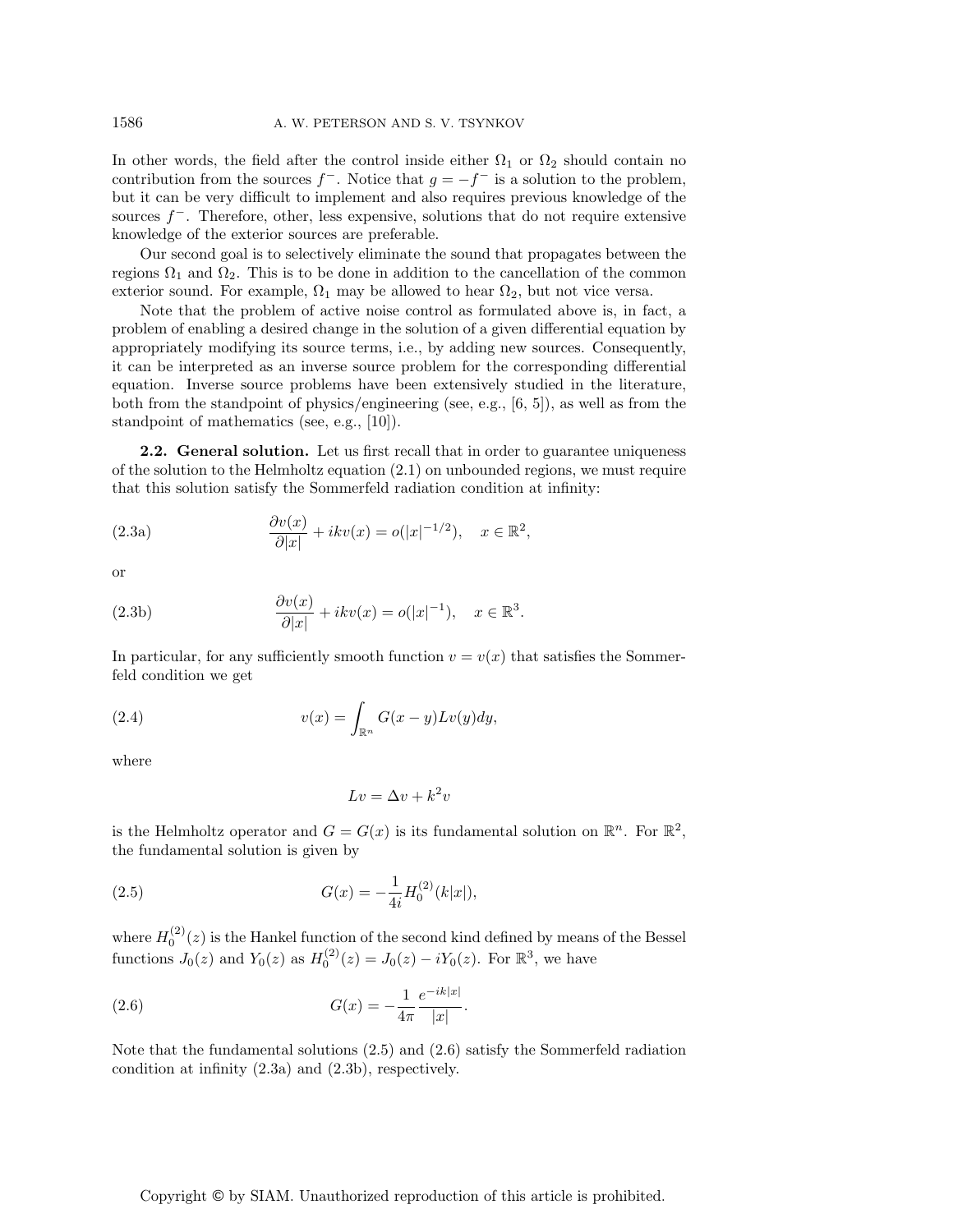**2.2.1. Straightforward cancellation.** Let  $u = u(x)$  be the overall acoustic field (see  $(2.1)$ ) and n be the exterior normal to the boundary, and introduce an auxiliary function  $w = w(x)$  such that

$$
w\big|_{\Gamma_1\cup\Gamma_2} = u\big|_{\Gamma_1\cup\Gamma_2}
$$

and

$$
\left. \frac{\partial w}{\partial n} \right|_{\Gamma_1 \cup \Gamma_2} = \frac{\partial u}{\partial n} \Big|_{\Gamma_1 \cup \Gamma_2}
$$

(recall that dist( $\Gamma_1, \Gamma_2 \ge \epsilon > 0$ ). We also require that  $w(x)$  satisfies the Sommerfeld condition (2.3a) or (2.3b). Next, we define the control sources as follows:

(2.7) 
$$
g(x) = \begin{cases} -Lw, & x \in \{\mathbb{R}^n \setminus (\Omega_1 \cup \Omega_2)\}, \\ 0, & x \in (\Omega_1 \cup \Omega_2). \end{cases}
$$

To analyze properties of the controls  $(2.7)$ , we must determine their output  $v =$  $v(x)$  for  $x \in \mathbb{R}^n$ . Using  $(2.4)$ , we get<sup>1</sup>

$$
v(x) = \int_{\mathbb{R}^n} Ggdy = -\int_{\mathbb{R}^n \setminus (\Omega_1 \cup \Omega_2)} GLwdy
$$

$$
= -\left(w(x) - \int_{\Omega_1} GLwdy - \int_{\Omega_2} GLwdy\right)
$$

,

where the individual integrals on the right-hand side are computed by integrating over  $\Omega_1$  and  $\Omega_2$  and are completely independent. Yet we emphasize that even though the computation of  $v(x)$  can be reduced to integration over  $\Omega_1$  and  $\Omega_2$ , the shape of  $w(x)$ inside these two domains will not affect the output  $v(x)$  since the original controls g are defined outside of  $\Omega_1 \cup \Omega_2$ ; see formula (2.7).

Let us examine the individual terms. By Green's theorem, for  $x \in \Omega_1$  we obtain

$$
w(x) - \int_{\Omega_1} GLwdy = \int_{\Gamma_1} \left( w \frac{\partial G}{\partial n} - \frac{\partial w}{\partial n} G \right) ds_y
$$
  
= 
$$
\int_{\Gamma_1} \left( u \frac{\partial G}{\partial n} - \frac{\partial u}{\partial n} G \right) ds_y
$$
  
= 
$$
u^-(x) + u^+_2(x), \qquad x \in \Omega_1,
$$

where *n* is the normal exterior to  $\Gamma_1$  and  $u^-(x)$  and  $u^+_2(x)$  are defined by (2.2d) and (2.2c), respectively. This expression yields the entire incoming component of the field for the domain  $\Omega_1$ . Next, we need to see what the contribution of  $-\int_{\Omega_1} GLwdy$  will be outside of  $\Omega_1$ . Introduce a smooth auxiliary function  $w_1(x)$  such that  $w_1(x) = w(x)$ on  $\Omega_1$  and  $w_1(x)$  is compactly supported on a small neighborhood of  $\Omega_1$ . Then, for

<sup>&</sup>lt;sup>1</sup>All integrals hereafter are of the convolution type, as in formula  $(2.4)$ .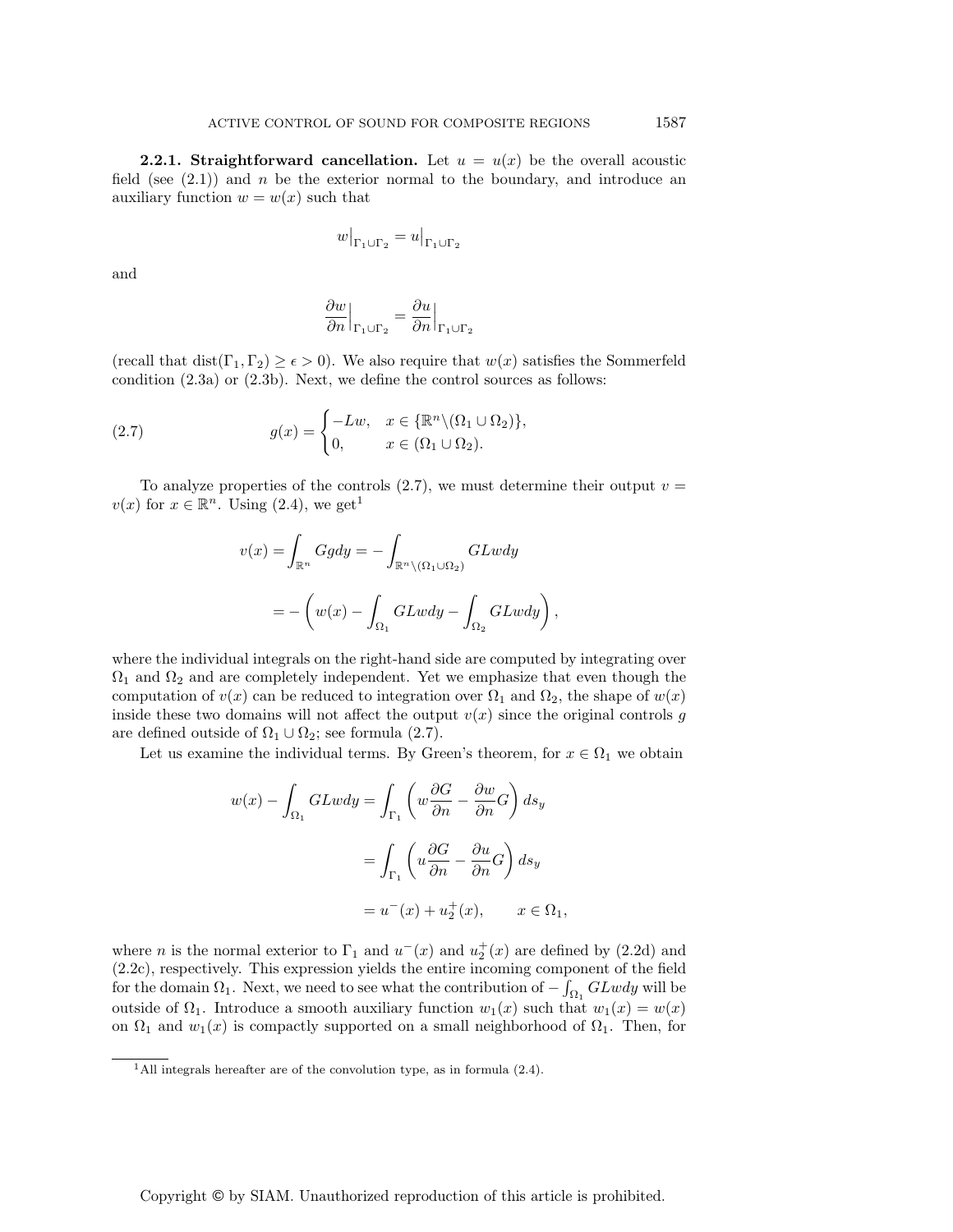$x \in \mathbb{R}^n \backslash \Omega_1$  we have

$$
\int_{\Omega_1} GLwdy = -\int_{\Omega_1} GLw_1 dy
$$

$$
= -\int_{\Omega_1} GLw_1 dy + w_1 - w_1
$$

$$
= \int_{\mathbb{R}^n \setminus \Omega_1} GLw_1 dy - w_1
$$

$$
= \int_{\Gamma_1} \left( w_1 \frac{\partial G}{\partial n} - \frac{\partial w_1}{\partial n} G \right) ds_y
$$

$$
= -u_1^+(x), \qquad x \in \mathbb{R}^n \setminus \Omega_1,
$$

where the third equality in the chain is obtained with the help of formula (2.4) applied to  $w_1(x)$ . Therefore, we can write

$$
-\int_{\Omega_1} GLwdy = \begin{cases} -u_1^+, & x \in \mathbb{R}^n \backslash \Omega_1, \\ -w + u^- + u_2^+, & x \in \Omega_1. \end{cases}
$$

We also have a similar output from  $\Omega_2$  given by

−

 $\overline{1}$ 

$$
-\int_{\Omega_2} GLwdy = \begin{cases} -u_2^+, & x \in \mathbb{R}^n \backslash \Omega_2, \\ -w + u^- + u_1^+, & x \in \Omega_2. \end{cases}
$$

Altogether, the full output of the controls  $g(x)$  of  $(2.7)$  is as follows:

$$
v(x) = -\left(w - \int_{\Omega_1} GLwdy - \int_{\Omega_2} GLwdy\right)
$$
  
= 
$$
\begin{cases} -(u^- + u_2^+) + u_2^+ = -u^-, & x \in \Omega_1, \\ -(u^- + u_1^+) + u_1^+ = -u^-, & x \in \Omega_2, \\ -(w - u_1^+ - u_2^+), & x \in \mathbb{R}^n \setminus (\Omega_1 \cup \Omega_2). \end{cases}
$$

Consequently, these controls enable the cancellation of sound due to the exterior sources  $f^-$  on the domains  $\Omega_1$  and  $\Omega_2$  regardless of the specific choice of the auxiliary function w. The output of the controls outside  $\Omega_1 \cup \Omega_2$  is given by  $u_1^+ + u_2^+ - w$ . It duplicates the acoustic field generated inside the two regions with the correction  $-w$ .

Let us elaborate a little further on the structure of the control output  $v(x)$ . Assume that  $x \in \Omega_1$ . Then,

$$
v(x) = -w(x) + \int_{\Omega_1} GLwdy + \int_{\Omega_2} GLwdy
$$
  
=  $-w + \underbrace{w - (u^{-} + u_{2}^{+})}_{\text{contribution due to } \Omega_1} + \underbrace{u_{2}^{+}}_{\text{due to } \Omega_2}$   
=  $-u^{-}(x), x \in \Omega_1,$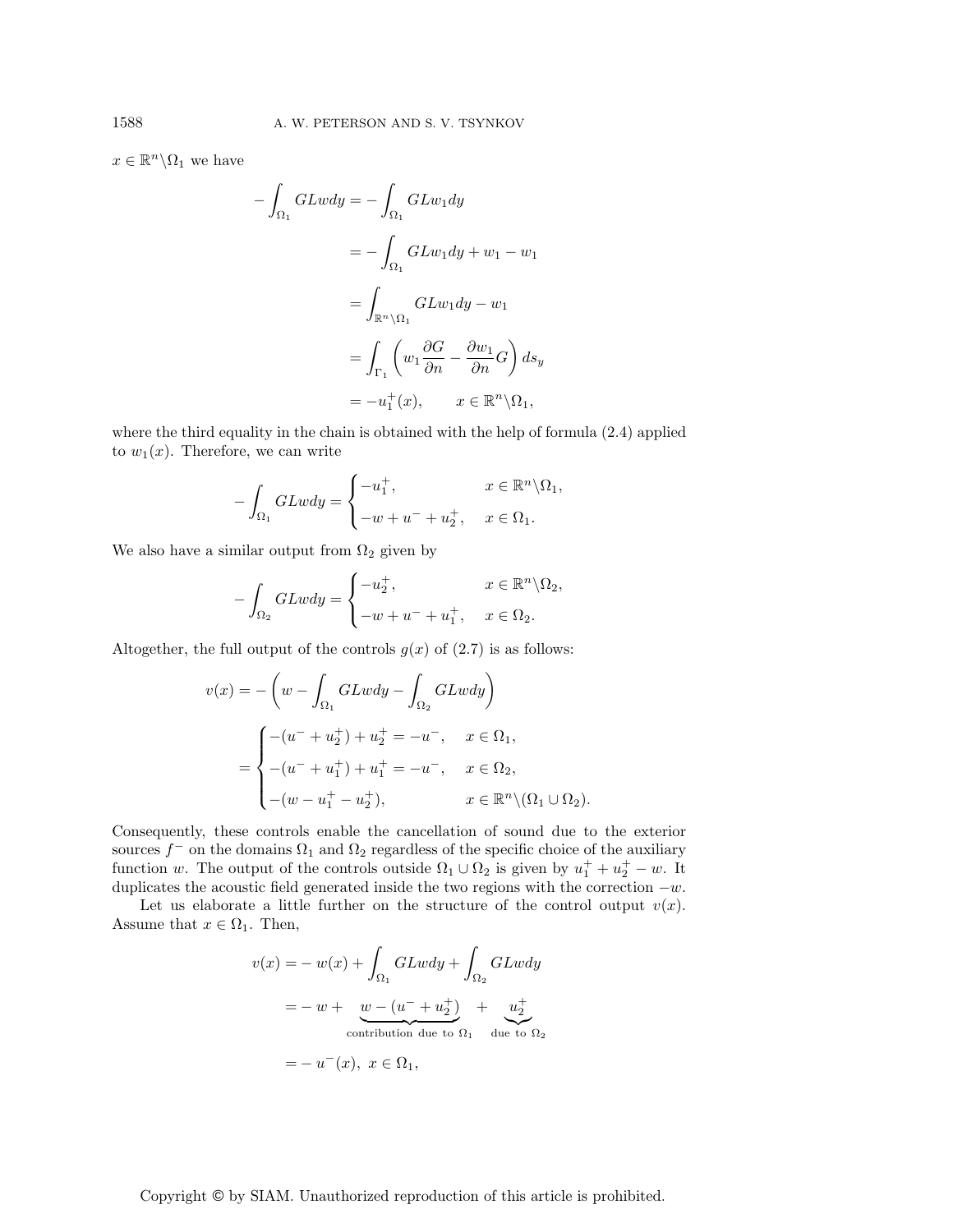where  $-(u^{-} + u_{2}^{+})$  from the second term above renders cancellation of the entire incoming wave for  $\Omega_1$ , and  $u_2^+$  is the interior sound from  $\Omega_2$  duplicated by the controls. The same is true for  $\Omega_2$ . Hence we conclude that the controls double the output of the sources interior to a region on the way out and then halve it as it comes into the other region. As such, the overall acoustic field after the control is given by

(2.8)  
\n
$$
u = u_1^+ + u_2^+ + u^- + v
$$
\n
$$
= \begin{cases}\nu_1^+ + u_2^+, & x \in \Omega_1, \\
u_1^+ + u_2^+, & x \in \Omega_2, \\
-u + u^- + 2u_1^+ + 2u_2^+, & x \in \mathbb{R}^n \setminus (\Omega_1 \cup \Omega_2),\n\end{cases}
$$

allowing the domains  $\Omega_1$  and  $\Omega_2$  to communicate freely with each other without interference from outside sources.

**2.2.2.** Selective cancellation. Now suppose that we would like  $\Omega_1$  to hear  $\Omega_2$ without outside interference, but we do not allow  $\Omega_2$  to hear anything from outside its boundary, including  $\Omega_1$ . To achieve this we must elaborate further on how the split between the incoming and outgoing waves works. Consider just one domain  $\Omega_1$ with the boundary  $\Gamma_1$  and again choose the auxiliary function  $w_1 = w_1(x)$ . Let

$$
(2.9a) \t\t\t w_1\big|_{\Gamma_1} = u\big|_{\Gamma_1}
$$

and

(2.9b) 
$$
\frac{\partial w_1}{\partial n}\Big|_{\Gamma_1} = \frac{\partial u}{\partial n}\Big|_{\Gamma_1},
$$

where  $u = u_1^- + u_1^+$  is the total acoustic field and  $u_1^- = u^- + u_2^+$  is the acoustic field generated outside of  $\Omega_1$ . Then the surface integral gives us

$$
\int_{\Gamma_1} \left( w_1 \frac{\partial G}{\partial n} - \frac{\partial w_1}{\partial n} G \right) ds_y = \begin{cases} u_1^-, & x \in \Omega_1, \\ -u_1^+, & x \in \mathbb{R}^n \backslash \Omega_1. \end{cases}
$$

With respect to the domain  $\Omega_1$ , the field  $u_1^-$  is incoming, and  $u_1^+$  is outgoing. Assuming that  $w_1(x)$  also satisfies the appropriate Sommerfeld radiation condition (2.3a) or (2.3b), the surface integral can be replaced by the volumetric integral, so that for  $x \in \Omega_1$  we have

$$
\int_{\Gamma_1} \left( w_1 \frac{\partial G}{\partial n} - \frac{\partial w_1}{\partial n} G \right) ds_y = w_1 - \int_{\Omega_1} GLw_1 dy \Big|_{x \in \Omega_1}
$$

$$
= \int_{\mathbb{R}^n \setminus \Omega_1} G(x - y) Lw_1(y) dy \Big|_{x \in \Omega_1}.
$$

This is precisely why we would choose the controls as  $g_1(x) = -Lw_1|_{\mathbb{R}^n \setminus \Omega_1}$  if we were to completely eliminate all of the outside sound on  $\Omega_1$ —because they produce  $-u_1^$ on  $\Omega_1$ . At the same time, on the complementary domain  $\mathbb{R}^n \setminus \Omega_1$  the output of the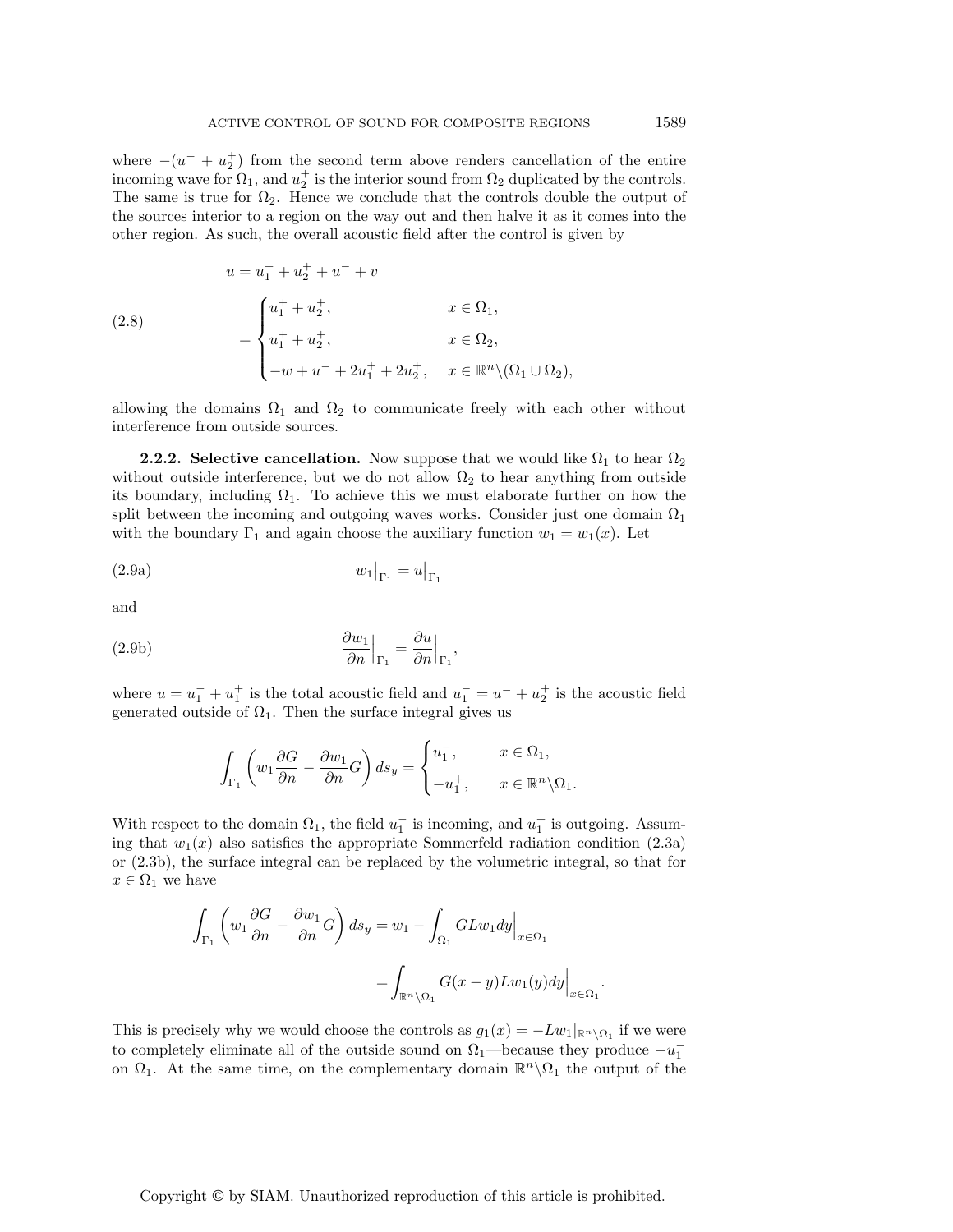controls  $g_1(x)$  is the duplicate of the outgoing field  $u_1^+$  corrected by  $-w_1$ :

(2.10)  

$$
\int_{\mathbb{R}^n} G(x - y)g_1(y)dy = -\int_{\mathbb{R}^n \setminus \Omega_1} G(x - y)Lw_1(y)dy
$$

$$
= w_1 - \int_{\mathbb{R}^n \setminus \Omega_1} GLw_1 dy - w_1
$$

$$
= -\int_{\Gamma_1} \left( w_1 \frac{\partial G}{\partial n} - \frac{\partial w_1}{\partial n} G \right) ds_y - w_1 = u_1^+ - w_1.
$$

Having described individual controls  $g_1$  for a single domain  $\Omega_1$ , we are now ready to construct the controls so that  $\Omega_1$  will hear  $\Omega_2$  without outside interference, but  $\Omega_2$ will not hear anything from outside its boundary, including  $\Omega_1$ . The procedure will consist of two stages. At the first stage, we will use the controls  $g_1(x)$  as a supplementary tool. Namely, choose an auxiliary function  $w_1(x)$  that satisfies conditions (2.9a) and (2.9b), as well as the Sommerfeld condition at infinity. In addition, require that  $w_1$  be compactly supported near  $\Omega_1$ , in particular, that  $w_1(x) = 0$  near  $\Omega_2$ . This is clearly possible since the distance between the subdomains  $\Omega_1$  and  $\Omega_2$  is positive. Then, build the supplementary controls

(2.11) 
$$
g_1(x) = -Lw_1|_{\mathbb{R}^n \setminus \Omega_1}, \qquad g_1(x) = 0|_{\Omega_1}.
$$

According to formula (2.10), the output of these controls on  $\mathbb{R}^n \backslash \Omega_1$  is

(2.12) 
$$
v_1 = \int_{\mathbb{R}^n} Gg_1 dy = u_1^+ - w_1, \qquad x \in \mathbb{R}^n \backslash \Omega_1,
$$

and since  $w_1$  is compactly supported near  $\Omega_1$ , we have  $v_1 = u_1^+$  near  $\Omega_2$ .

At the second stage of building the controls, we begin as usual with our auxiliary function w. It is still required that w satisfy the Sommerfeld condition at infinity, while on  $\Gamma_1$  we still impose the same boundary conditions (2.9a) and (2.9b):

$$
w\big|_{\Gamma_1} = u\big|_{\Gamma_1}
$$

and

$$
\left.\frac{\partial w}{\partial n}\right|_{\Gamma_1} = \frac{\partial u}{\partial n}\Big|_{\Gamma_1},
$$

where  $u$  is the given total acoustic field. The difference is in the boundary conditions on  $\Gamma_2$ . Here it is required that

$$
w|_{\Gamma_2} = (u + v_1)|_{\Gamma_2} \equiv (u + u_1^+)|_{\Gamma_2}
$$

and

$$
\frac{\partial w}{\partial n}\Big|_{\Gamma_2}=\frac{\partial (u+v_1)}{\partial n}\Big|_{\Gamma_2}\equiv \frac{\partial (u+u_1^+)}{\partial n}\Big|_{\Gamma_2},
$$

where  $v_1$  was obtained at the first stage; see (2.12). Then, defining the controls as

$$
g(x) = -Lw|_{\mathbb{R}^n \setminus (\Omega_1 \cup \Omega_2)}, \qquad g(x) = 0|_{(\Omega_1 \cup \Omega_2)}
$$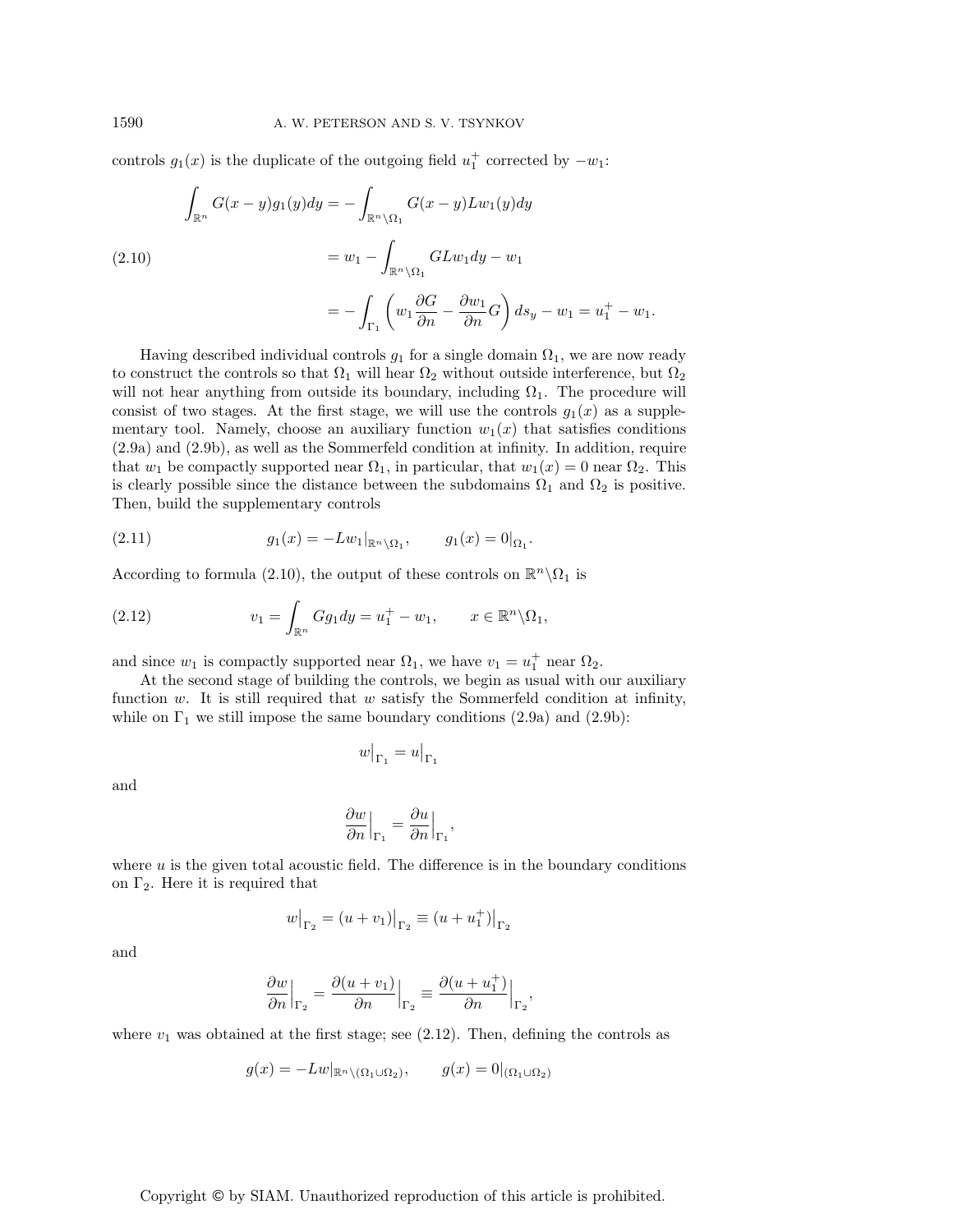yields the output

(2.13)  

$$
v(x) = -\left(w - \int_{\Omega_1} GLwdy - \int_{\Omega_2} GLwdy\right)
$$

$$
= \begin{cases} -(u^- + u_2^+) + u_2^+ = -u^-, & x \in \Omega_1, \\ -(u^- + 2u_1^+) + u_1^+ = -(u^- + u_1^+), & x \in \Omega_2, \\ -(w - u_1^+ - u_2^+), & x \in \mathbb{R}^n \setminus (\Omega_1 \cup \Omega_2). \end{cases}
$$

Therefore, we see that  $\Omega_1$  hears  $\Omega_2$  without outside interference, but  $\Omega_2$  does not hear anything from outside its boundary, including  $\Omega_1$ .

**2.2.3. Proofs.** We will now prove that what we have obtained is, in fact, a general solution for the controls with the prescribed properties. That is, we will prove that our method of construction gives all possible controls.

THEOREM 2.1. Suppose that  $\Omega_1 \subset \mathbb{R}^n$  and  $\Omega_2 \subset \mathbb{R}^n$  are two disjoint regions:  $dist(\Omega_1, \Omega_2) \geq \epsilon > 0$ , with the boundaries  $\partial \Omega_1 = \Gamma_1$  and  $\partial \Omega_2 = \Gamma_2$ . Assume that the total acoustic field in  $\mathbb{R}^n$  is governed by  $Lu \equiv \Delta u + k^2 u = f = f_1^+ + f_2^+ + f^-$ , where the sources f are located according to  $\text{supp} f_1^+ \subset \Omega_1$ ,  $\text{supp} f_2^+ \subset \Omega_2$ , and  $\text{supp} f^- \subset \Omega_1$  $\mathbb{R}^n \setminus (\Omega_1 \cup \Omega_2)$ . Let the overall acoustic field u be represented as  $u = u_1^+ + u_2^+ + u_-^-.$ 

Let a control source  $g = g(x)$  be added to the other sources  $f(x)$  such that the overall field  $\tilde{u}$  governed by  $L\tilde{u} = f_1^+ + f_2^+ + f^- + g$  satisfies

(2.14) 
$$
\tilde{u} = \begin{cases} u_1^+ + u_2^+, & x \in \Omega_1, \\ u_1^+ + u_2^+, & x \in \Omega_2. \end{cases}
$$

Then the general solution for the desired control is given by

(2.15) 
$$
g = -Lw|_{\mathbb{R}^n \setminus (\Omega_1 \cup \Omega_2)}, \qquad g = 0|_{(\Omega_1 \cup \Omega_2)},
$$

where w satisfies the Sommerfeld condition  $(2.3a)$  or  $(2.3b)$  at infinity, as well as the interface conditions

$$
(2.16a) \t\t\t w|_{\Gamma_1 \cup \Gamma_2} = u|_{\Gamma_1 \cup \Gamma_2}
$$

and

(2.16b) 
$$
\frac{\partial w}{\partial n}\Big|_{\Gamma_1 \cup \Gamma_2} = \frac{\partial u}{\partial n}\Big|_{\Gamma_1 \cup \Gamma_2}.
$$

*Proof.* We need to prove that any control  $q$  given by  $(2.15)$  is an appropriate control and, conversely, that any appropriate control g can be obtained by using a suitable auxiliary function w. Suppose we have a function  $w(x)$  that satisfies (2.16a), (2.16b), and the Sommerfeld condition at infinity. Then, according to formula (2.8), the corresponding control g given by formula (2.15) yields the desired properties by eliminating  $u^-$  on  $\Omega_1 \cup \Omega_2$ .

Conversely, suppose that a control  $g$  achieves the desired cancellation; see formula (2.14). Then, substituting  $\tilde{u} = \tilde{u}(x)$  into the equation  $L\tilde{u} = f_1^+ + f_2^+ + f^- + g$ , we immediately obtain that  $g(x) = 0$  for  $x \in (\Omega_1 \cup \Omega_2)$ . In other words, supp  $g \subset$  $\mathbb{R}^n \setminus (\Omega_1 \cup \Omega_2)$ . Consequently, the output v of the control g is as follows:

$$
v(x) = \int_{\mathbb{R}^n \setminus (\Omega_1 \cup \Omega_2)} Gg dy = \begin{cases} -u^-, & x \in \Omega_1, \\ -u^-, & x \in \Omega_2. \end{cases}
$$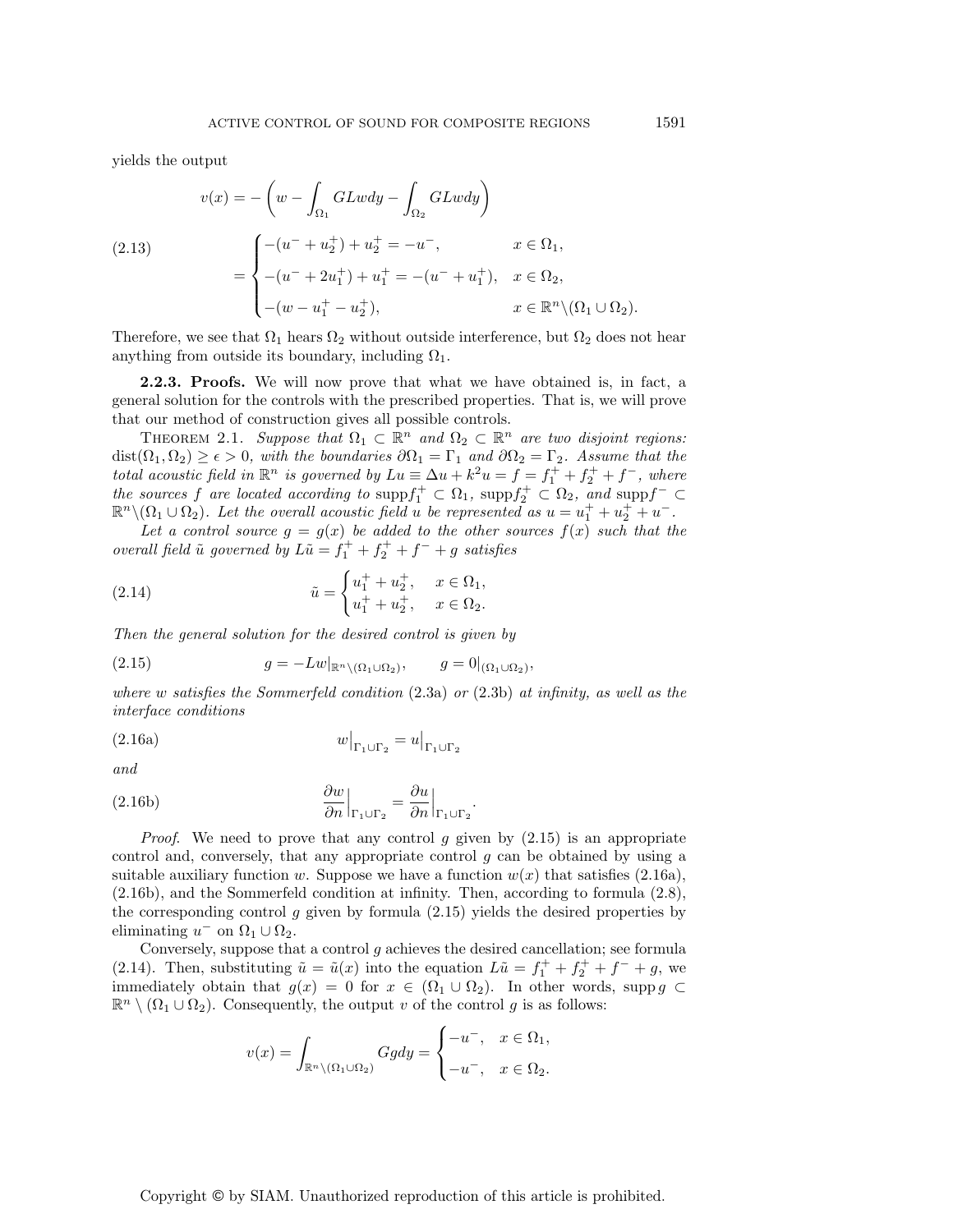Consider the equation  $-Lw = g - f_1^+ - f_2^+$ , where  $f_1^+$  and  $f_2^+$  are the sound sources from  $\Omega_1$  and  $\Omega_2$ , respectively. Its solution, subject to the Sommerfeld condition at infinity  $(2.3a)$  or  $(2.3b)$ , satisfies

$$
w = -v + u_1^+ + u_2^+
$$
  
= 
$$
\begin{cases} u^- + u_1^+ + u_2^+ = u, & x \in \Omega_1, \\ u^- + u_1^+ + u_2^+ = u, & x \in \Omega_2. \end{cases}
$$

Since  $w(x)$  is at least  $C^1$  smooth on  $\mathbb{R}^n$ , we can claim that it satisfies relations (2.16a) and (2.16b). Therefore, the control  $g(x)$  can be obtained by formula (2.15), since  $\mathrm{supp} f_1^+ \subset \Omega_1$  and  $\mathrm{supp} f_2^+ \subset \Omega_2$ .  $\Box$ 

THEOREM 2.2. Suppose that  $\Omega_1 \subset \mathbb{R}^n$  and  $\Omega_2 \subset \mathbb{R}^n$  are two disjoint regions:  $dist(\Omega_1, \Omega_2) \geq \epsilon > 0$ , with the boundaries  $\partial \Omega_1 = \Gamma_1$  and  $\partial \Omega_2 = \Gamma_2$ . Assume that the total acoustic field in  $\mathbb{R}^n$  is governed by  $Lu \equiv \Delta u + k^2 u = f = f_1^+ + f_2^+ + f^-$ , where the sources f are located according to  $\text{supp} f_1^+ \subset \Omega_1$ ,  $\text{supp} f_2^+ \subset \Omega_2$ , and  $\text{supp} f^- \subset \Omega_1$  $\mathbb{R}^n \setminus (\Omega_1 \cup \Omega_2)$ . Let the overall acoustic field u be represented as  $u = u_1^+ + u_2^+ + u_-^-.$ 

Let a control source  $g = g(x)$  be added to the other sources  $f(x)$  such that the overall field  $\tilde{u}$  governed by  $L\tilde{u} = f_1^+ + f_2^+ + f^- + g$  satisfies

(2.17) 
$$
\tilde{u} = \begin{cases} u_1^+ + u_2^+, & x \in \Omega_1, \\ u_2^+, & x \in \Omega_2. \end{cases}
$$

Then the general solution for the desired control is given by

(2.18) 
$$
g = -Lw|_{\mathbb{R}^n \setminus (\Omega_1 \cup \Omega_2)}, \qquad g = 0|_{(\Omega_1 \cup \Omega_2)},
$$

where  $w = w(x)$  satisfies the Sommerfeld condition (2.3a) or (2.3b) at infinity and the following interface conditions:

(2.19a) 
$$
w|_{\Gamma_1} = u|_{\Gamma_1}, \quad w|_{\Gamma_2} = (u + u_1^+)|_{\Gamma_2}
$$

and

(2.19b) 
$$
\frac{\partial w}{\partial n}\Big|_{\Gamma_1} = \frac{\partial u}{\partial n}\Big|_{\Gamma_1}, \quad \frac{\partial w}{\partial n}\Big|_{\Gamma_2} = \frac{\partial (u + u_1^+)}{\partial n}\Big|_{\Gamma_2}.
$$

The function  $u_1^+$  on  $\Gamma_2$  can be obtained as the output  $v_1$  given by formula (2.12) of the supplementary controls  $g_1$  of  $(2.11)$ .

Theorem 2.2 essentially implies that the controls (2.18) are obtained by means of a predictor-corrector procedure. The predictor stage consists of computing  $v_1$  of  $(2.12)$  as the output of the control  $g_1$  of  $(2.11)$ , whereas the corrector stage consists of obtaining the overall composite controls  $g(x)$  with the help of the auxiliary function  $w(x)$  defined via  $(2.19)$ .

*Proof.* We need to prove that any control g given by  $(2.18)$  is an appropriate control and, conversely, that any appropriate control g can be obtained by using a suitable auxiliary function w. Suppose we have a function  $w(x)$  that satisfies (2.19a), (2.19b), and the Sommerfeld condition at infinity. Then, according to formula (2.13), the corresponding control given by (2.18) provides the desired properties eliminating  $u^-$  on  $\Omega_1 \cup \Omega_2$  and additionally eliminating  $u_1^+$  on  $\Omega_2$ .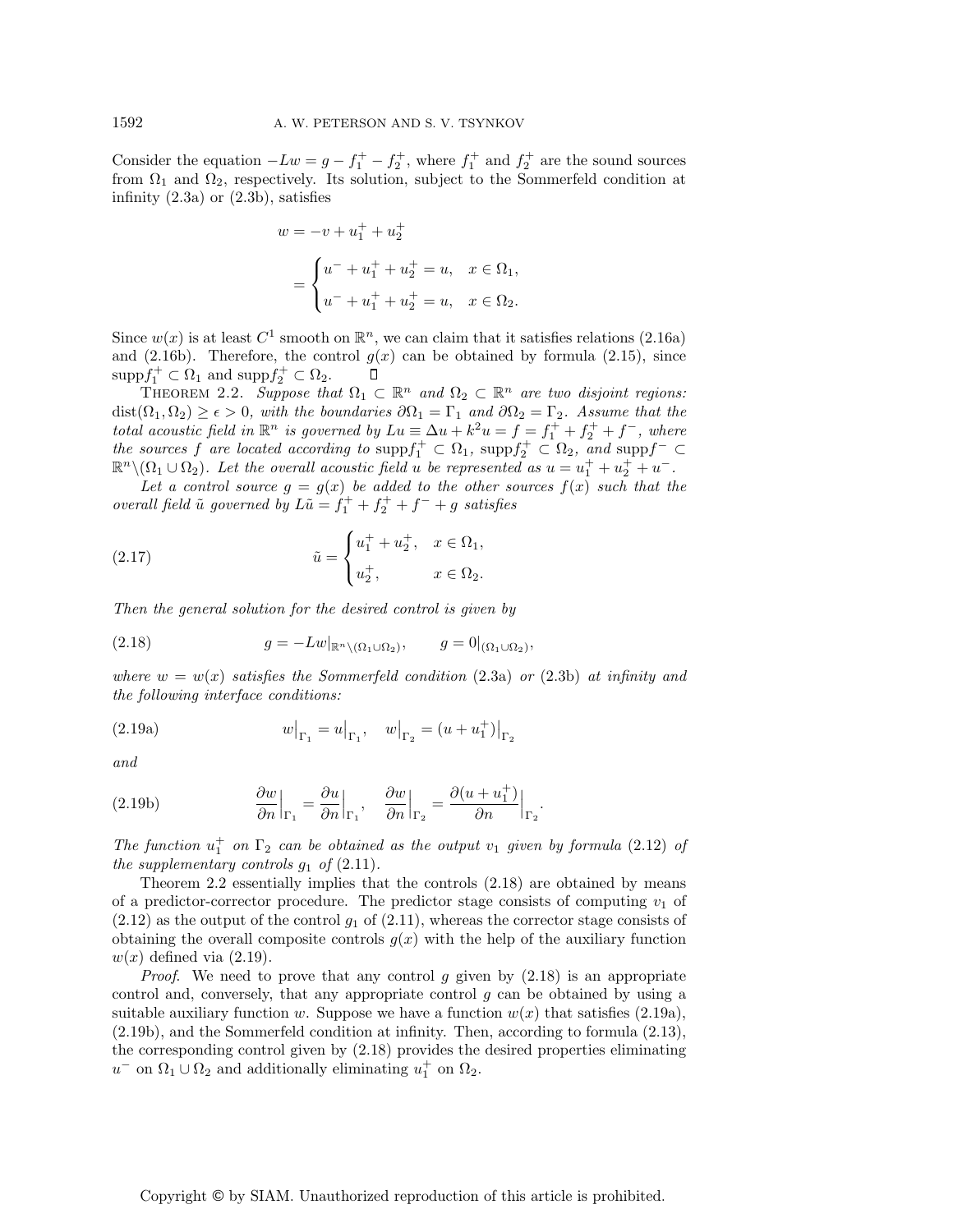Conversely, suppose that a control  $g$  achieves the desired cancellation; see formula (2.17). Then, supp  $g \in \mathbb{R}^n \setminus (\Omega_1 \cup \Omega_2)$ , and the output of the control, v, is as follows:

$$
v(x) = \int_{\mathbb{R}^n \setminus (\Omega_1 \cup \Omega_2)} Gg dy = \begin{cases} -u^-, & x \in \Omega_1, \\ -u^- - u_1^+, & x \in \Omega_2. \end{cases}
$$

Consider the equation  $-Lw = g - f_1^+ - f_2^+$ . Its solution, subject to the Sommerfeld condition at infinity (2.3a) or (2.3b), satisfies

$$
w = -v + u_1^+ + u_2^+
$$
  
= 
$$
\begin{cases} u^- + u_1^+ + u_2^+ = u, & x \in \Omega_1, \\ u^- + 2u_1^+ + u_2^+ = u + u_1^+, & x \in \Omega_2. \end{cases}
$$

Since  $w(x)$  is at least  $C^1$  smooth on  $\mathbb{R}^n$ , it satisfies relations (2.19a) and (2.19b). Therefore, the control  $g(x)$  can be obtained by formula (2.18) since  $\text{supp} f_1^+ \subset \Omega_1$  and  $\text{supp} f_2^+ \subset \Omega_2.$  $\Box$ 

# **3. Multiple regions.**

**3.1. Formulation.** Let  $\Omega_1, \Omega_2, \ldots, \Omega_N$  be given, where  $\Omega_i \subseteq \mathbb{R}^2$  or  $\mathbb{R}^3$  is either bounded or unbounded. For simplicity we will assume that  $\Omega_1, \Omega_2, \ldots, \Omega_N$  are separate bounded regions of  $\mathbb{R}^n$ . Let  $\Gamma_1, \Gamma_2, \ldots, \Gamma_N$  be the boundaries of  $\Omega_1, \Omega_2, \ldots, \Omega_N$ respectively. Consider the time-harmonic acoustic field  $u$  governed by the inhomogeneous Helmholtz equation:

$$
Lu \equiv \Delta u + k^2 u = f = f_1^+ + f_2^+ + \dots + f_N^+ + f^-,
$$

where the sources are  $\text{supp} f_1^+ \subset \Omega_1$ ,  $\text{supp} f_2^+ \subset \Omega_2, \ldots, \text{supp} f_n^+ \subset \Omega_N$ , and  $\text{supp} f^- \subset$  $\mathbb{R}^n \setminus (\Omega_1 \cup \Omega_2 \cup \cdots \cup \Omega_N)$ . Therefore, the overall acoustic field can be represented as

$$
u = u_1^+ + u_2^+ + \dots + u_N^+ + u^-,
$$

where

$$
Lu_1^+ = f_1^+,
$$
  
\n
$$
Lu_2^+ = f_2^+,
$$
  
\n...  
\n
$$
Lu_N^+ = f_N^+,
$$

and

$$
Lu^- = f^-.
$$

Our goal is to eliminate all sound from the sources  $f^-$  inside  $\Omega_1, \Omega_2, \ldots, \Omega_N$ , while allowing sound from the sources  $f_1^+, f_2^+, \ldots, f_N^+$  to propagate between  $\Omega_1, \Omega_2, \ldots, \Omega_N$ as we see fit. That is, we wish to selectively eliminate unwanted sound from various regions while leaving other regions free to receive predetermined communications. This is done as before by introducing a new control source g. Therefore, the total acoustic field is now governed by the modified equation

$$
L\tilde{u} = f_1^+ + f_2^+ + \dots + f_N^+ + f^- + g.
$$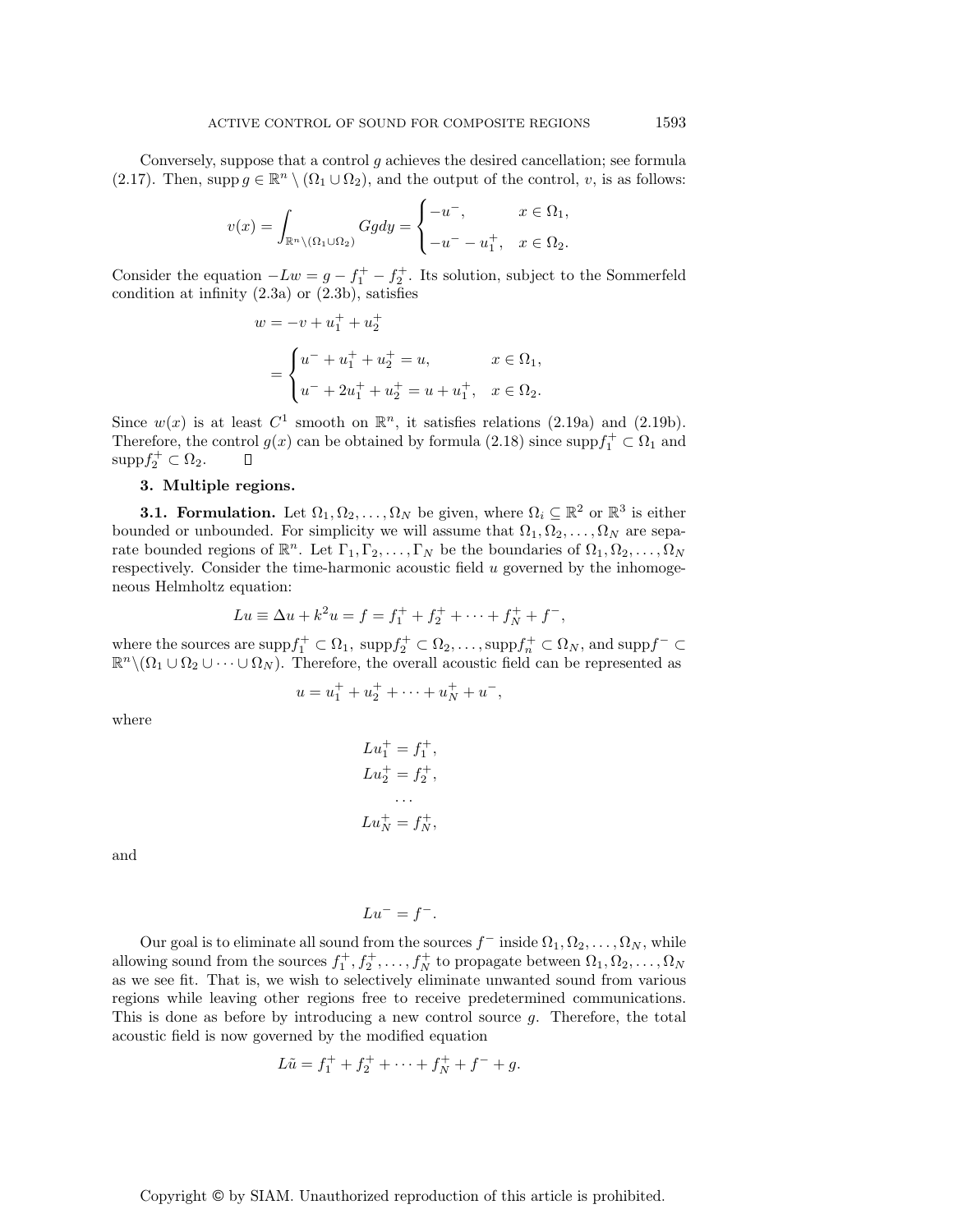## **3.2. General solution.**

**3.2.1. Straightforward cancellation.** We will first demonstrate how to eliminate all sound in  $\Omega_1 \cup \Omega_2 \cup \cdots \cup \Omega_N$  that originates from  $\mathbb{R}^n \setminus (\Omega_1 \cup \Omega_2 \cup \cdots \cup \Omega_N)$ . As before, we introduce an auxiliary function  $w = w(x)$ , which satisfies the Sommerfeld condition (2.3a) or (2.3b) at infinity, and is such that

$$
w\big|_{\Gamma_i} = u\big|_{\Gamma_i}
$$

and

$$
\left.\frac{\partial w}{\partial n}\right|_{\Gamma_i}=\frac{\partial u}{\partial n}\Big|_{\Gamma_i}
$$

for all  $i = 1, \ldots, N$ .

Next, we define the control sources as (cf. formula (2.7))

$$
g(x) = \begin{cases} -Lw, & x \in {\mathbb{R}^n \setminus (\Omega_1 \cup \Omega_2 \cup \dots \cup \Omega_N)}, \\ 0, & x \in (\Omega_1 \cup \Omega_2 \cup \dots \cup \Omega_N), \end{cases}
$$

and see that their output  $v = v(x)$ ,  $x \in \mathbb{R}^n$ , is given by

$$
v(x) = \int_{\mathbb{R}^n} Ggdy = -\int_{\mathbb{R}^n \setminus (\Omega_1 \cup \Omega_2 \cup \dots \cup \Omega_N)} GLwdy
$$
  
= 
$$
- \left( w(x) - \int_{\Omega_1} GLwdy - \int_{\Omega_2} GLwdy - \dots - \int_{\Omega_N} GLwdy \right),
$$

where the individual integrals are computed by integrating over  $\Omega_1, \Omega_2, \ldots, \Omega_N$  and are completely independent. Again, all integrals are convolutions, as in section 2.

Let us examine the individual terms. By Green's theorem, for  $x \in \Omega_i$ , where  $i \in \{1, 2, \ldots, N\}$ , we obtain

$$
w(x) - \int_{\Omega_i} GLwdy = \int_{\Gamma_i} \left( w \frac{\partial G}{\partial n} - \frac{\partial w}{\partial n} G \right) ds_y
$$
  
= 
$$
\int_{\Gamma_i} \left( u \frac{\partial G}{\partial n} - \frac{\partial u}{\partial n} G \right) ds_y
$$
  
= 
$$
u^-(x) + \sum_{\substack{j=1,2,...,N \\ j \neq i}} u_j^+(x), \quad x \in \Omega_i.
$$

This is the entire incoming component for the domain  $\Omega_i$ . Now the effect of the integral  $-\int_{\Omega_i} GLwdy$  outside of  $\Omega_i$  must be examined. To do this, we introduce a smooth auxiliary function  $w_i(x)$  such that  $w_i(x) = w(x)$  on  $\Omega_i$  and  $w_i(x)$  is compactly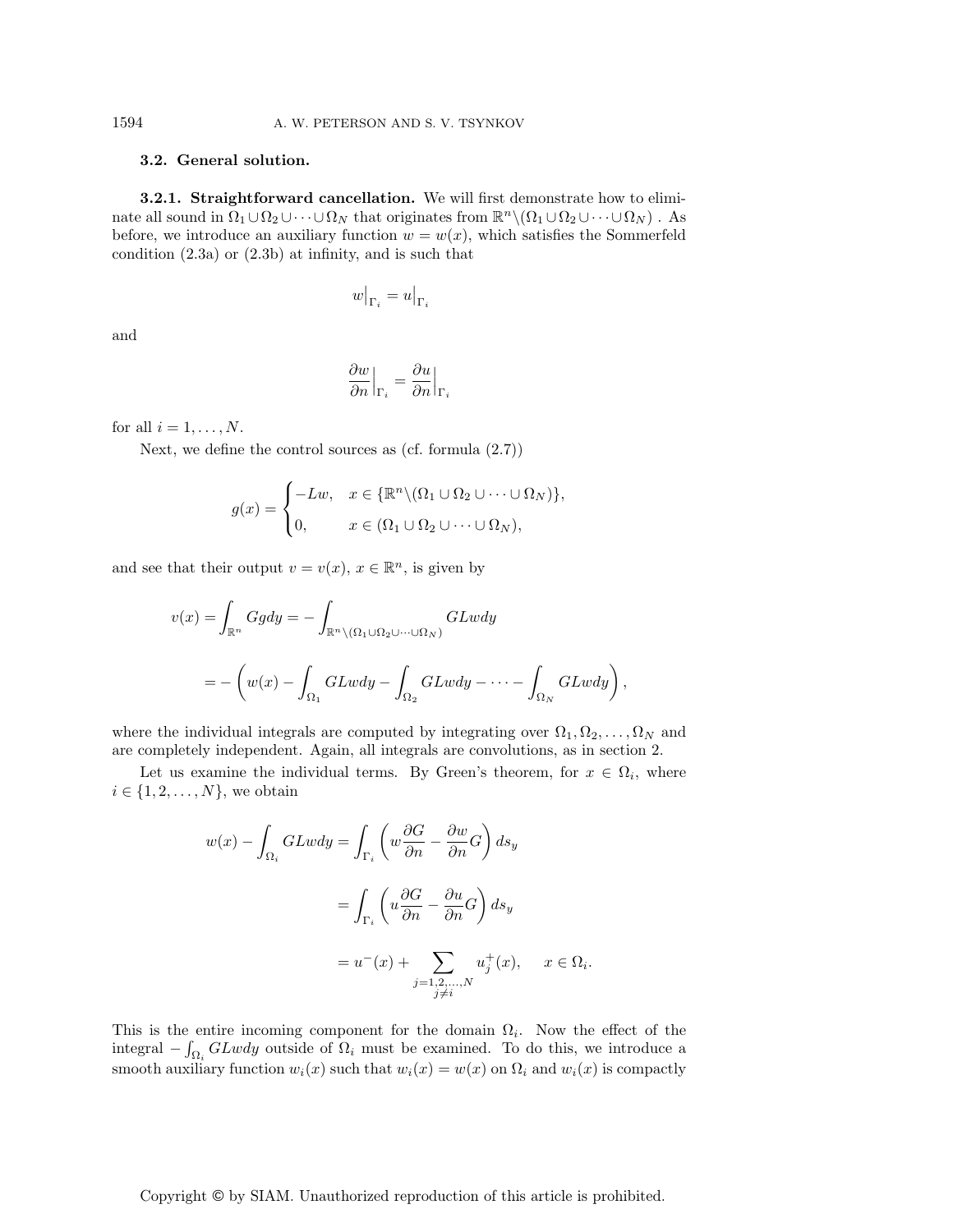supported on a small neighborhood of  $\Omega_i$ . Consequently, for  $x \in \mathbb{R}^n \setminus \Omega_i$  we have

$$
-\int_{\Omega_i} GLwdy = -\int_{\Omega_i} GLw_i dy
$$
  

$$
= -\int_{\Omega_i} GLw_i dy + w_i - w_i
$$
  

$$
= \int_{\mathbb{R}^n \setminus \Omega_i} GLw_i dy - w_i
$$
  

$$
= \int_{\Gamma_i} \left( w_i \frac{\partial G}{\partial n} - \frac{\partial w_i}{\partial n} G \right) ds_y
$$
  

$$
= -u_i^+(x), \quad x \in \mathbb{R}^n \setminus \Omega_i.
$$

Therefore we can write

$$
-\int_{\Omega_i} GLwdy = \begin{cases} -u_i^+, & x \in \mathbb{R}^n \backslash \Omega_i, \\ -w + u^- + \sum_{\substack{j=1,2,\ldots,N, \\ j \neq i}} u_j^+, & x \in \Omega_i. \end{cases}
$$

Altogether, the full output of the controls  $g(x)$  is as follows:

(3.1)  

$$
v(x) = -\left(w - \int_{\Omega_i} GLwdy - \sum_{j \neq i} \int_{\Omega_j} GLwdy\right)
$$

$$
= \begin{cases} -u^-, & x \in \Omega_i, i = 1, 2, ..., N, \\ -\left(w - \sum_{j=1,2,...,N} u_j^+\right), & x \in \mathbb{R}^n \setminus (\Omega_1 \cup \Omega_2 \cup \dots \cup \Omega_N). \end{cases}
$$

Consequently, these controls enable the cancellation of sound due to the exterior sources on the domains  $\Omega_1, \Omega_2, \ldots, \Omega_N$  regardless of the specific choice of the auxiliary function w. The output of the controls outside  $\Omega_1 \cup \Omega_2 \cup \cdots \cup \Omega_N$  is given by  $\sum_{j=1,2,...,N} u_j^+ - w$ . It basically duplicates the acoustic field generated inside the regions with the correction  $-w$ . More specifically, for any given  $\Omega_i$  the controls double the output of the sources interior to a region on the way out and then halve the result as it comes into another region. As such, the overall acoustic field is given by

$$
u = u_1^+ + u_2^+ + \dots + u_N^+ + u^- + v
$$
  
= 
$$
\begin{cases} u_1^+ + u_2^+ + \dots + u_N^+, & x \in \Omega_i, \ i = 1, 2, \dots, N, \\ -w + u^- + 2u_1^+ + 2u_2^+ + \dots + 2u_N^+, & x \in \mathbb{R}^n \setminus (\Omega_1 \cup \Omega_2 \cup \dots \cup \Omega_N), \end{cases}
$$

which means that the subdomains  $\Omega_1, \Omega_2, \ldots, \Omega_N$  can communicate freely with each other without interference from outside sources.

THEOREM 3.1. Suppose that  $\Omega_1, \Omega_2, \ldots, \Omega_N$  are given, where  $\Omega_i \subseteq \mathbb{R}^n$  are disjoint regions: dist $(\Omega_i, \Omega_j) \geq \epsilon > 0$  if  $i \neq j$ , with the boundaries  $\partial \Omega_1 = \Gamma_1, \partial \Omega_2 =$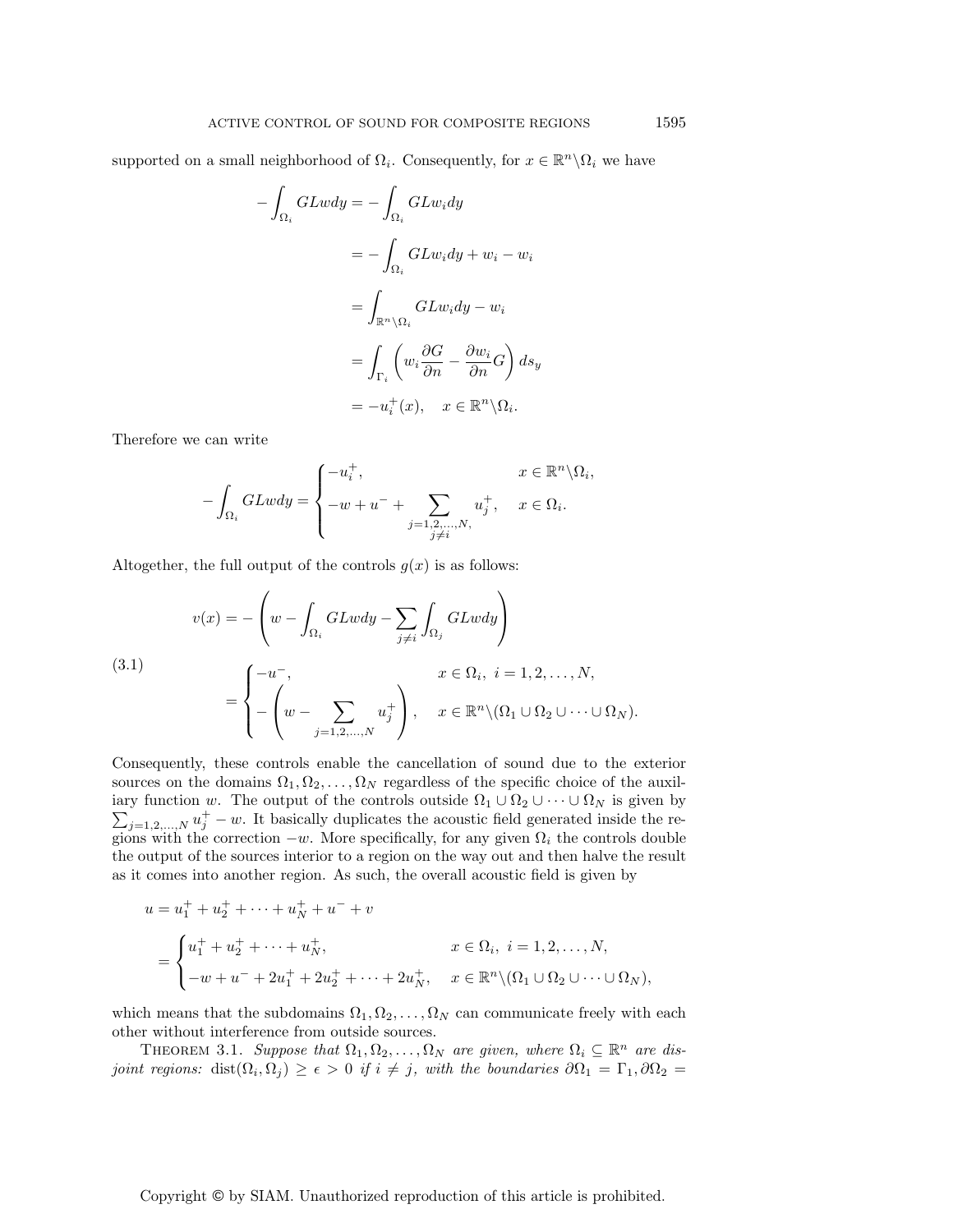$\Gamma_2,\ldots,\partial\Omega_n=\Gamma_N$ . Assume that the total acoustic field in  $\mathbb{R}^n$  is governed by  $Lu \equiv$  $\Delta u + k^2 u = f = f_1^+ + f_2^+ + \cdots + f_N^+ + f^-$ , where the sources are located according to  $\text{supp} f_1^+ \subset \Omega_1, \ \text{supp} f_2^+ \subset \Omega_2, \dots, \text{supp} f_n^+ \subset \Omega_N, \ and \ \text{supp} f^- \subset \mathbb{R}^n \setminus (\Omega_1 \cup \Omega_2 \cup \dots \cup \Omega_N)$  $\Omega_N$ ). Let the overall acoustic field u be represented as  $u = u_1^+ + u_2^+ + \cdots + u_N^+ + u^-$ .

Let a control source  $g = g(x)$  be added to the other sources  $f(x)$  such that the overall field  $\tilde{u}$  governed by  $L\tilde{u} = f_1^+ + f_2^+ + \cdots + f_N^+ + f^- + g$  satisfies

(3.2) 
$$
\tilde{u} = \sum_{j=1,2,...,N} u_j^+, x \in \Omega_i, \ i = 1,2,...,N.
$$

Then the general solution for the desired control is given by

$$
(3.3) \t\t g = -Lw|_{\mathbb{R}^n \setminus (\Omega_1 \cup \Omega_2 \cup \dots \cup \Omega_N)}, \t\t g = 0|_{(\Omega_1 \cup \Omega_2 \cup \dots \cup \Omega_N)},
$$

where  $w = w(x)$  satisfies the Sommerfeld condition at infinity and the following interface conditions:

$$
(3.4a) \t\t\t w|_{\Gamma_i} = u|_{\Gamma_i}
$$

$$
and
$$

(3.4b) 
$$
\left. \frac{\partial w}{\partial n} \right|_{\Gamma_i} = \frac{\partial u}{\partial n} \Big|_{\Gamma_i}
$$

for all  $i = 1, \ldots, N$ .

*Proof.* We need to prove that any control  $g$  given by  $(3.3)$  is an appropriate control and, conversely, that any appropriate control  $q$  can be obtained by using a suitable auxiliary function w. Suppose we have a function  $w(x)$  that satisfies (3.4a), (3.4b), and the Sommerfeld condition  $(2.3a)$  or  $(2.3b)$  at infinity. Then, formula  $(3.1)$  implies that the corresponding control (3.3) provides the desired properties eliminating the exterior sound  $u^-$  on  $\Omega_1 \cup \Omega_2 \cup \cdots \cup \Omega_N$ .

Conversely, suppose a control  $g$  achieves the desired cancellation, so that equality (3.2) holds. Then, clearly,  $g(x) = 0$  for  $x \in \Omega_1 \cup \Omega_2 \cup \cdots \cup \Omega_N$ . Consequently, the output  $v$  of the control  $g$  is as follows:

$$
v(x) = \int_{\mathbb{R}^n \setminus (\Omega_1 \cup \Omega_2 \cup \ldots \Omega_N)} Ggdy = -u^-, \quad x \in \Omega_i, \ i = 1, \ldots N.
$$

Consider the equation  $-Lw = g - f_1^+ - f_2^+ - \cdots - f_N^+$ . Its solution, subject to the Sommerfeld condition at infinity  $(2.3a)$  or  $(2.3b)$ , satisfies

$$
w = -v + u_1^+ + u_2^+ + \dots + u_N^+
$$
  
= u,  $x \in \Omega_i$ ,  $i = 1, 2, ..., N$ .

Since  $w(x)$  is at least  $C^1$  smooth on  $\mathbb{R}^n$ , it satisfies relations (3.4a) and (3.4b). Therefore the control  $g(x)$  can be obtained by formula (3.3) applied to this particular  $w(x)$ , since supp $f_1^+ \subset \Omega_1$ , supp $f_2^+ \subset \Omega_2, \ldots$ , supp $f_N^+ \subset \Omega_N$ .  $\Box$ 

**3.2.2. Selective cancellation.** Now suppose that in each subdomain  $\Omega_i$ , we would like to eliminate all outside interference and, in addition, selectively eliminate sound from some other subdomains. It will be helpful to formulate a convenient way of keeping track of communications between the subdomains. For that purpose, let us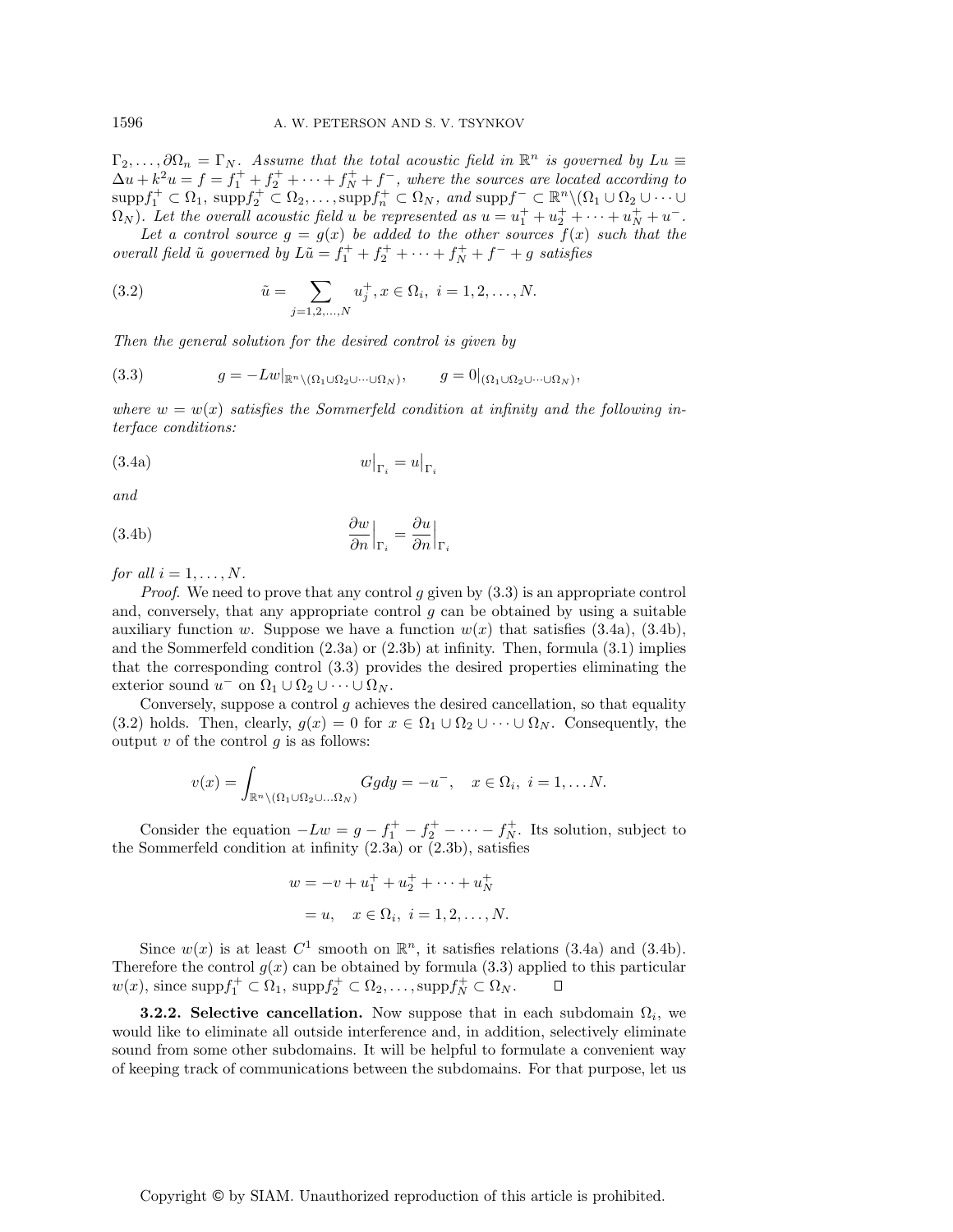introduce an  $N \times N$  matrix **M**, such that each row i corresponds to a region  $\Omega_i$ , and the entry (0 or 1) in each column is used to determine whether this  $\Omega_i$  hears a region corresponding to that column or not. In other words, if the entry at the intersection of row i and column j is 0, then  $\Omega_i$  hears  $\Omega_j$ . If this entry is 1, then it does not. Obviously the diagonal of **M** is filled with zeros since the regions hear themselves. So, in the case of Theorem 2.1 we have

$$
\mathbf{M} = \begin{pmatrix} 0 & 0 \\ 0 & 0 \end{pmatrix}
$$

and for Theorem 2.2 we get

$$
\mathbf{M} = \begin{pmatrix} 0 & 0 \\ 1 & 0 \end{pmatrix}.
$$

Notice that no reciprocity in the communication pattern is assumed; i.e., the matrix **M** is not necessarily symmetric.

For a given matrix **M** that corresponds to a specific communication pattern between the regions  $\Omega_1, \Omega_2, \ldots, \Omega_N$ , we will now build the auxiliary function  $w(x)$  and the controls  $g(x)$  as before, i.e., in two stages. At the first stage, we take the auxiliary functions  $w_i(x)$  for all  $\Omega_i$ ,  $i = 1, \ldots, N$ , that satisfy

$$
w_i\big|_{\Gamma_i} = u\big|_{\Gamma_i}
$$

and

$$
\left. \frac{\partial w_i}{\partial n} \right|_{\Gamma_i} = \frac{\partial u}{\partial n} \Big|_{\Gamma_i}
$$

,

as well as the Sommerfeld condition at infinity. We also require that each  $w_i$  be compactly supported near the corresponding  $\Omega_i$ . Then, we build the supplementary controls:

$$
g_i(x) = -Lw_i|_{\mathbb{R}^n \setminus \Omega_i}, \qquad g_i(x) = 0|_{\Omega_i}.
$$

According to formula (2.10) applied to a given subdomain  $\Omega_i$ , the output of these controls on  $\mathbb{R}^n \backslash \Omega_i$  is

(3.5) 
$$
v_i = \int_{\mathbb{R}^n} Gg_i dy = u_i^+ - w_i, \quad x \in \mathbb{R}^n \backslash \Omega_i,
$$

and since  $w_i$  is taken compactly supported near  $\Omega_i$ , we have  $v_i = u_i^+$  near  $\Omega_j$ , where  $j = 1, 2, \ldots, N$  and  $j \neq i$ .

At the second stage, we start with introducing the auxiliary function  $w(x)$ , which satisfies the Sommerfeld radiation condition (2.3a) or (2.3b) at infinity. In addition, on each  $\Gamma_i$  we require that

$$
w\big|_{\Gamma_i} = (u + \mathbf{e}_i^T \mathbf{M} \mathbf{v})\big|_{\Gamma_i}
$$

and

$$
\frac{\partial w}{\partial n}\Big|_{\Gamma_i} = \frac{\partial (u+\mathbf{e}_i^T\mathbf{M}\mathbf{v})}{\partial n}\Big|_{\Gamma_i}.
$$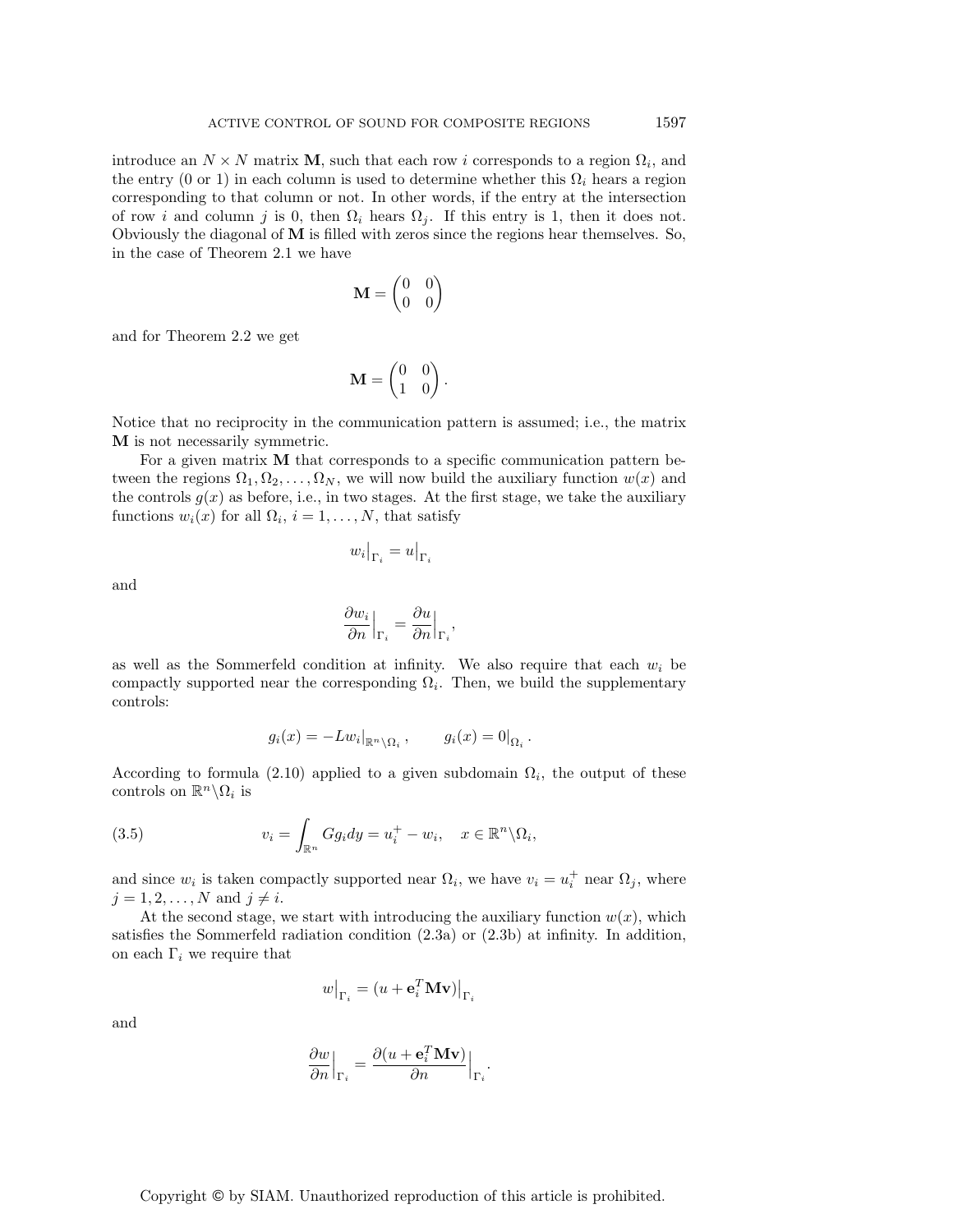In these formulae,  $e_i$  is a vector with its *i*th component equal to 1 and all other components equal to 0, and

$$
\mathbf{v} = \begin{pmatrix} v_1 \\ v_2 \\ \vdots \\ v_N \end{pmatrix},
$$

where each  $v_i$  is obtained at the first stage with the help of the supplementary controls  $g_i(x)$  according to formula (3.5).

Next, we define the control sources  $g(x)$  as

$$
g(x) = -Lw|_{\mathbb{R}^n \setminus (\Omega_1 \cup \Omega_2 \cup \dots \cup \Omega_N)}, \qquad g(x) = 0|_{(\Omega_1 \cup \Omega_2 \cup \dots \cup \Omega_N)}.
$$

Their output  $v = v(x)$ ,  $x \in \mathbb{R}^n$ , is given by

$$
v(x) = \int_{\mathbb{R}^n} Ggdy
$$
  
=  $-\int_{\mathbb{R}^n \setminus (\Omega_1 \cup \Omega_2 \cup \dots \cup \Omega_N)} GLwdy$   
(3.6)  
=  $-\left(w(x) - \int_{\Omega_1} GLwdy - \int_{\Omega_2} GLwdy - \dots - \int_{\Omega_N} GLwdy\right),$   
=  $\begin{cases} -(u^- + \mathbf{e}_i^T \mathbf{M} \mathbf{v}), & x \in \Omega_i, \\ -(w - u_1^+ - u_2^+ - \dots - u_N^+), & x \in \mathbb{R}^n \setminus (\Omega_1 \cup \Omega_2 \cup \dots \cup \Omega_N), \end{cases}$ 

which obviously enables the desired cancellation.

We now prove that this is in fact the general solution for the controls with the prescribed properties, i.e., that we obtain all possible controls.

THEOREM 3.2. Suppose that  $\Omega_1, \Omega_2, \ldots, \Omega_N$  are given, where  $\Omega_i \subseteq \mathbb{R}^n$  are disjoint regions: dist $(\Omega_i, \Omega_j) \geq \epsilon > 0$  if  $i \neq j$ , with the boundaries  $\partial \Omega_1 = \Gamma_1, \partial \Omega_2 =$  $\Gamma_2,\ldots,\partial\Omega_n=\Gamma_N$ . Assume that the total acoustic field in  $\mathbb{R}^n$  is governed by  $Lu\equiv$  $\Delta u + k^2 u = f = f_1^+ + f_2^+ + \cdots + f_N^+ + f^-$ , where the sources are located according to  $\mathrm{supp} f_1^+ \subset \Omega_1, \ \mathrm{supp} f_2^+ \subset \Omega_2, \ldots, \mathrm{supp} f_n^+ \subset \Omega_N, \ and \ \mathrm{supp} f^- \subset \mathbb{R}^n \setminus (\Omega_1 \cup \Omega_2 \cup \cdots \cup \Omega_N)$  $\Omega_N$ ). Let the overall acoustic field u be represented as  $u = u_1^+ + u_2^+ + \cdots + u_N^+ + u^-$ .

Let a control source  $g = g(x)$  be added to the other sources  $f(x)$  such that the overall field  $\tilde{u}$  governed by  $L\tilde{u} = f_1^+ + f_2^+ + \cdots + f_N^+ + f^- + g$  satisfies

(3.7) 
$$
\tilde{u} = \mathbf{e}_i^T (\mathbf{1} - \mathbf{M}) \mathbf{u}, \ x \in \Omega_i, \ i = 1, 2, ..., N,
$$

where **1** is an  $N \times N$  matrix with all entries equal to 1, and

$$
\mathbf{u} = \begin{pmatrix} u_1^+ \\ u_2^+ \\ \vdots \\ u_N^+ \end{pmatrix}.
$$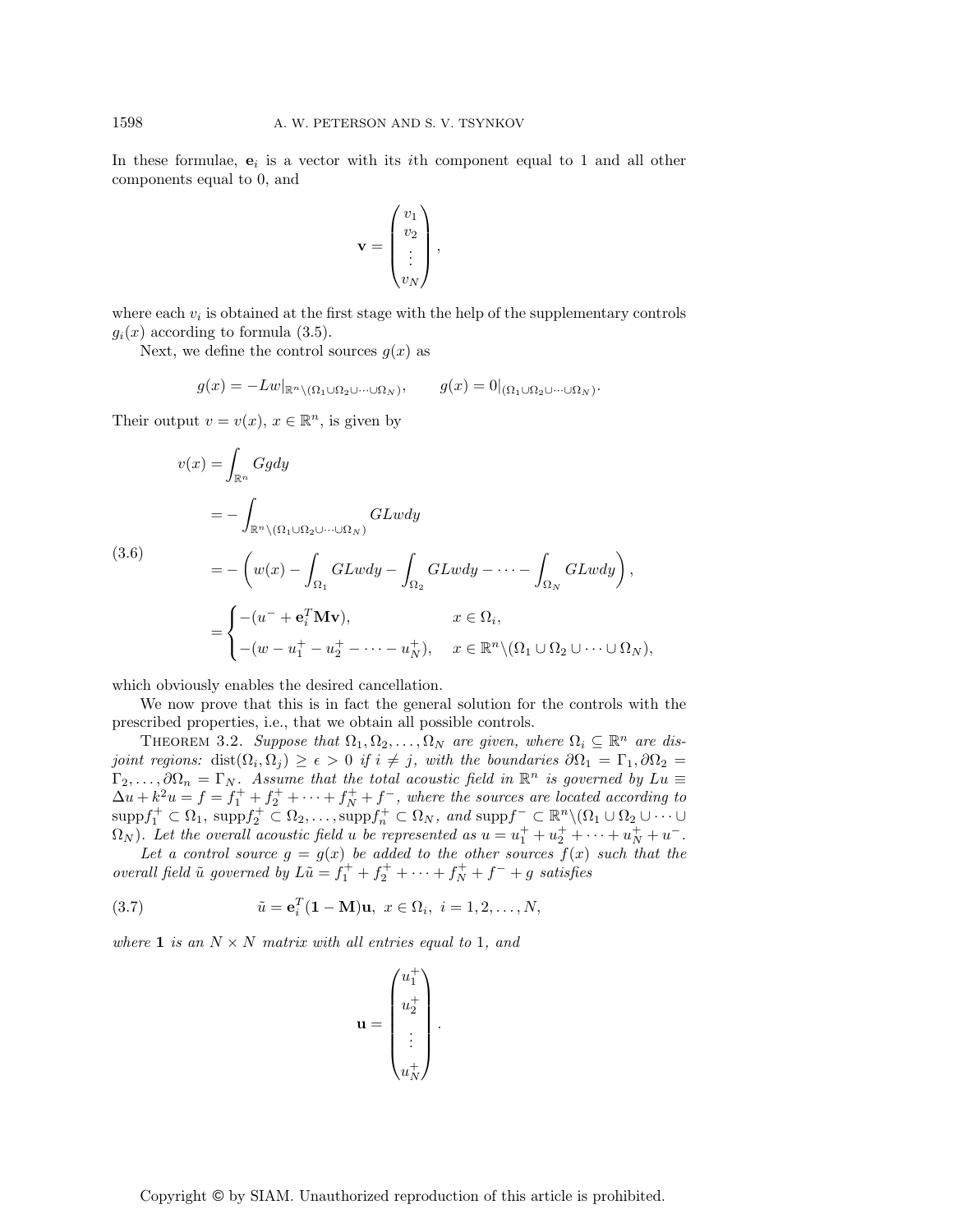Then, the general solution for the desired control is given by

$$
(3.8) \t\t g = -Lw|_{\mathbb{R}^n \setminus (\Omega_1 \cup \Omega_2 \cup \dots \cup \Omega_N)}, \t\t g = 0|_{(\Omega_1 \cup \Omega_2 \cup \dots \cup \Omega_N)},
$$

where  $w = w(x)$  satisfies the Sommerfeld condition at infinity and the following interface conditions:

(3.9a) 
$$
w\big|_{\Gamma_i} = (u + \mathbf{e}_i^T \mathbf{M} \mathbf{v})\big|_{\Gamma_i}
$$

and

(3.9b) 
$$
\frac{\partial w}{\partial n}\Big|_{\Gamma_i} = \frac{\partial (u + \mathbf{e}_i^T \mathbf{M} \mathbf{v})}{\partial n}\Big|_{\Gamma_i}
$$

for all  $i = 1, \ldots, N$ . Note that if  $M = 0$ , then (3.7) reduces to (3.2), and the current theorem becomes the same as Theorem 3.1.

Similarly to Theorem 2.2, Theorem 3.2 implies that the controls (3.8) are built using a predictor-corrector procedure. The predictor stage consists of computing **v** of (3.5), whereas the corrector stage consists of obtaining the overall composite controls  $g(x)$  by means of the auxiliary function  $w(x)$  defined via (3.9).

*Proof.* We need to prove that any control g given by  $(3.8)$  is an appropriate control and, conversely, that any appropriate control  $q$  can be obtained by using a suitable auxiliary function w. Suppose we have a function  $w(x)$  that satisfies (3.9a), (3.9b), and the Sommerfeld condition at infinity. Then, according to formula (3.6), the corresponding control (3.8) provides the desired properties as it eliminates  $u^$ on  $\Omega_1 \cup \Omega_2 \cup \cdots \cup \Omega_N$  and selectively allows the sound to propagate between the subdomains following a predetermined pattern **M**.

Conversely, suppose that a control  $g$  achieves the desired cancellation; see formula (3.7). Then,  $g(x) = 0$  for  $x \in \Omega_1 \cup \Omega_2 \cup \cdots \cup \Omega_N$ , and the output v of the control g is

$$
v(x) = \int_{\mathbb{R}^n \setminus (\Omega_1 \cup \Omega_2 \cup \dots \cup \Omega_N)} Ggdy
$$
  
= -(u^- + e\_i^T Mv), x \in \Omega\_i, i = 1, 2, ..., N.

Consider the equation  $-Lw = g - f_1^+ - f_2^+ - \cdots - f_N^+$ . Its solution, subject to the Sommerfeld condition at infinity  $(2.3a)$  or  $(2.3b)$ , satisfies

$$
w = -v + u_1^+ + u_2^+ + \dots + u_N^+
$$
  
=  $\mathbf{e}_i^T (\mathbf{1} - \mathbf{M}) \mathbf{u}, \ x \in \Omega_i, \ i = 1, 2, \dots, N.$ 

Since  $w(x)$  is at least  $C^1$  smooth on  $\mathbb{R}^n$ , it satisfies the interface conditions (3.9a) and (3.9b). Therefore, the control  $g(x)$  can be obtained by formula (3.8) applied to this  $w(x)$ , because supp $f_1^+ \subset \Omega_1$ , supp $f_2^+ \subset \Omega_2, \ldots$ , supp $f_N^+ \subset \Omega_N$ .

**4. Generalized Calderon's potentials.** We will now show how the split between  $u_1^+, u_2^+, \ldots, u_N^+$ , and  $u^-$  can be conveniently described in terms of the generalized potentials and boundary projection operators of Calderon's type. For more detail, the reader is referred to the work of Lončarić, Ryaben'kii, and Tsynkov [13].

Consider some function  $u(x)$  that satisfies  $Lu = 0$ , where  $x \in \Omega_i$  for a given i. Then the Green's formula yields

(4.1) 
$$
u(x) = \int_{\Gamma_i} \left( u \frac{\partial G}{\partial n} - \frac{\partial u}{\partial n} G \right) ds_y, \quad x \in \Omega_i.
$$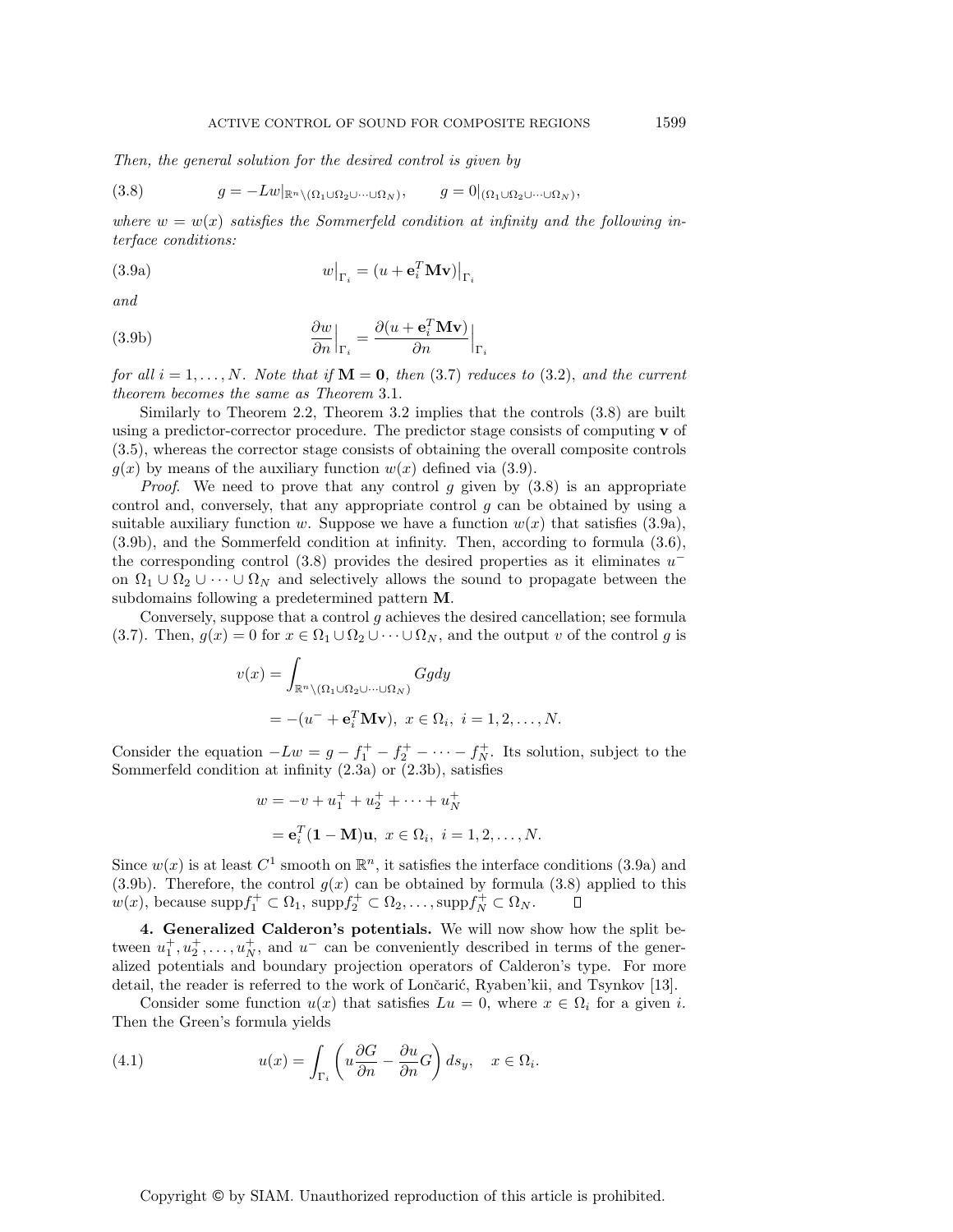Note than the direction of the normal  $n$  is fixed to always point outward from a given domain  $\Omega_i$ . A generalized potential of Calderon's type with vector density  $\xi_{\Gamma_i} = (\xi_0, \xi_1)$  specified on  $\Gamma_i$  is defined by the following formula:

(4.2) 
$$
P_{\Omega_i} \xi_{\Gamma_i}(x) = \int_{\Gamma_i} \left( \xi_0 \frac{\partial G}{\partial n} - \xi_1 G \right) ds_y, \quad x \in \Omega_i,
$$

which is similar to (4.1) except that we do not require ahead of time that  $\xi_0$  and  $\xi_1$ in (4.2) be the boundary values of some function u that solves  $Lu = 0$  on  $\Omega_i$  and its normal derivative. With the help of  $(4.2)$ , formula  $(4.1)$  can be rewritten as

$$
u = P_{\Omega_i} \left( u, \frac{\partial u}{\partial n} \right) \Big|_{\Gamma_i}, \ x \in \Omega_i.
$$

Next, for any sufficiently smooth function v specified on  $\Omega_i$ , we define its vector trace on  $\Gamma_i$  as

(4.3) 
$$
Tr_i v = \left(v, \frac{\partial v}{\partial n}\right)\Big|_{\Gamma_i}
$$

and then introduce the boundary operator as  $P_{\Gamma_i}$  as a combination of the potential  $P_{\Omega_i}$  of (4.2) and trace  $Tr_i$  of (4.3):

(4.4) 
$$
P_{\Gamma_i} \xi_{\Gamma_i} = Tr_i P_{\Omega_i} \xi_{\Gamma_i}.
$$

Note that the operator  $P_{\Gamma_i}$  is a projection,  $P_{\Gamma_i}^2 = P_{\Gamma_i}$ .

The previous construction can easily be changed from the use of surface integrals to that of volume integrals. Given a vector density  $\xi_{\Gamma_i} = (\xi_0, \xi_1)$ , we take a sufficiently smooth auxiliary function  $w(x)$  that is compactly supported near  $\Gamma_i$  and such that

$$
(4.5) \t Tr_i w = \xi_{\Gamma_i}.
$$

Then, the potential (4.2) can be redefined as follows:

(4.6) 
$$
P_{\Omega_i} \xi_{\Gamma_i}(x) = w(x) - \int_{\Omega_i} GLwdy
$$

$$
= \int_{\mathbb{R}^n \setminus \Omega_i} GLwdy, \ x \in \Omega_i.
$$

Note that  $P_{\Omega_i} \xi_{\Gamma_i}(x)$  of (4.6) does not depend on the specific choice of  $w(x)$  as long as condition (4.5) is satisfied. We can also define the exterior potential,  $Q_{\mathbb{R}^n\setminus\Omega_i} \xi_{\Gamma_i}(x)$ ,  $x \in \mathbb{R}^n \backslash \Omega_i$ , for the complementary domain  $\mathbb{R}^n \backslash \Omega_i$  as

(4.7) 
$$
Q_{\mathbb{R}^n \setminus \Omega_i} \xi_{\Gamma_i}(x) = w(x) - \int_{\mathbb{R}^n \setminus \Omega_i} GLwdy
$$

$$
= \int_{\Omega_i} GLwdy, \ x \in \mathbb{R}^n \setminus \Omega_i.
$$

The exterior projection operator  $Q_{\Gamma_i}$  will be given by

(4.8) 
$$
Q_{\Gamma_i} \xi_{\Gamma_i} = Tr_i Q_{\mathbb{R}^n \setminus \Omega_i} \xi_{\Gamma_i}.
$$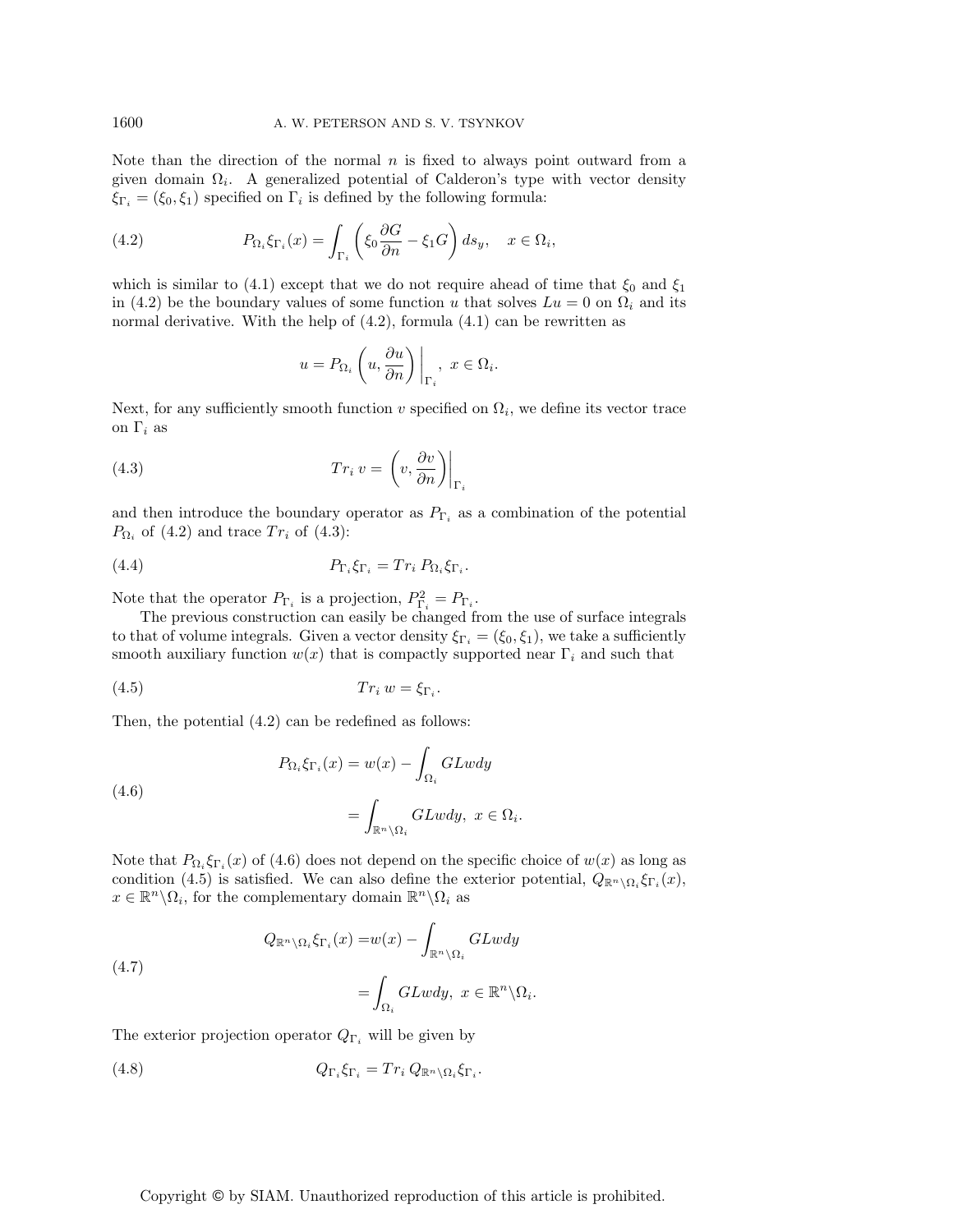Combining (4.2), (4.6), and (4.7), we obtain a scalar function defined on both  $\Omega_i$  and  $\mathbb{R}^n \backslash \Omega_i$ :

(4.9) 
$$
\int_{\Gamma_i} \left( \xi_0 \frac{\partial G}{\partial n} - \xi_1 G \right) ds_y = \begin{cases} P_{\Omega_i} \xi_{\Gamma_i}(x), & x \in \Omega_i, \\ -Q_{\mathbb{R}^n \setminus \Omega_i} \xi_{\Gamma_i}(x), & x \in \mathbb{R}^n \setminus \Omega_i. \end{cases}
$$

As has already been seen, we can calculate each branch of (4.9) using volumetric integrals instead of surface integrals.

Now let  $u = u_i^+ + u_i^-$ , where  $u_i^+$  originates inside its corresponding  $\Omega_i$  and  $u_i^$ originates from outside of  $\Omega_i$ . That is,  $u_i^- = u^- + \sum_{j\neq i} u_i^+$  is the entire incoming component for  $\Omega_i$ . Also denote  $\xi_{\Gamma_i} = (u, \frac{\partial u}{\partial n})|_{\Gamma_i}$  and

$$
\begin{aligned} \xi_{\Gamma_i}^+ &= \Big(u_i^+,\frac{\partial u_i^+}{\partial n}\Big)\Big|_{\Gamma_i},\\ \xi_{\Gamma_i}^- &= \Big(u_i^-,\frac{\partial u_i^-}{\partial n}\Big)\Big|_{\Gamma_i}. \end{aligned}
$$

According to formula (4.9) and definitions of the projections (4.4) and (4.8), we then have

(4.10) 
$$
P_{\Gamma_i} \xi_{\Gamma_i} = \xi_{\Gamma_i}^-,
$$

$$
Q_{\Gamma_i} \xi_{\Gamma_i} = \xi_{\Gamma_i}^+.
$$

Hence the sum of the two projections is the identity  $P_{\Gamma_i}+Q_{\Gamma_i} = I$ . Formula (4.10) renders the wave split. The space  $\Xi_{\Gamma_i}$  of all two-dimensional vector functions  $\xi_{\Gamma_i}$  is split into a direct sum of two subspaces:  $\Xi_{\Gamma_i} = \Xi_{\Gamma_i}^+ \oplus \Xi_{\Gamma_i}^-$ , where  $\Xi_{\Gamma_i}^- = Im P_{\Gamma_i} \equiv Ker Q_{\Gamma_i}$ contains traces of all incoming waves and  $\Xi_{\Gamma_i}^+ = Im Q_{\Gamma_i} \equiv Ker P_{\Gamma_i}$  contains traces of all outgoing waves. The split is done only on the boundary, and no knowledge of the wave sources is needed. Any function  $\xi_{\Gamma_i}$  is represented as  $\xi_{\Gamma_i}^+ + \xi_{\Gamma_i}^+$ , where  $\xi_{\Gamma_i}^-$  can be extended to  $\Omega_i$  and  $\xi_{\Gamma_i}^+$  can be extended to  $\mathbb{R}^n \setminus \Omega_i$ , as solutions of the homogeneous equation  $Lu = 0$ . The extensions are given by the incoming and outgoing branches of the potential:

$$
P_{\Omega_i}\xi_{\Gamma_i} = P_{\Omega_i}\xi_{\Gamma_i} = u_i^-, \quad x \in \Omega_i,
$$

and

$$
Q_{\mathbb{R}^n \setminus \Omega_i} \xi_{\Gamma_i} = Q_{\mathbb{R}^n \setminus \Omega_i} \xi_{\Gamma_i}^+ = u_i^+, \quad x \in \mathbb{R}^n \setminus \Omega_i,
$$

respectively. If a given  $\xi_{\Gamma_i}$  satisfies the boundary equation with projection

$$
(4.11) \t\t\t P_{\Gamma_i} \xi_{\Gamma_i} = \xi_{\Gamma_i},
$$

then this function is the trace of some  $u_i^-$ . That is, it is extendible to  $\Omega_i$  as a solution of  $Lu = 0$ . In other words, those and only those  $\xi_{\Gamma_i}$  that are traces of solutions to the homogeneous equation  $Lu = 0$  on  $\Omega_i$  satisfy the Calderon boundary equation (4.11). A reciprocal result holds for  $Q_{\Gamma_i} \xi_{\Gamma_i} = \xi_{\Gamma_i}$ .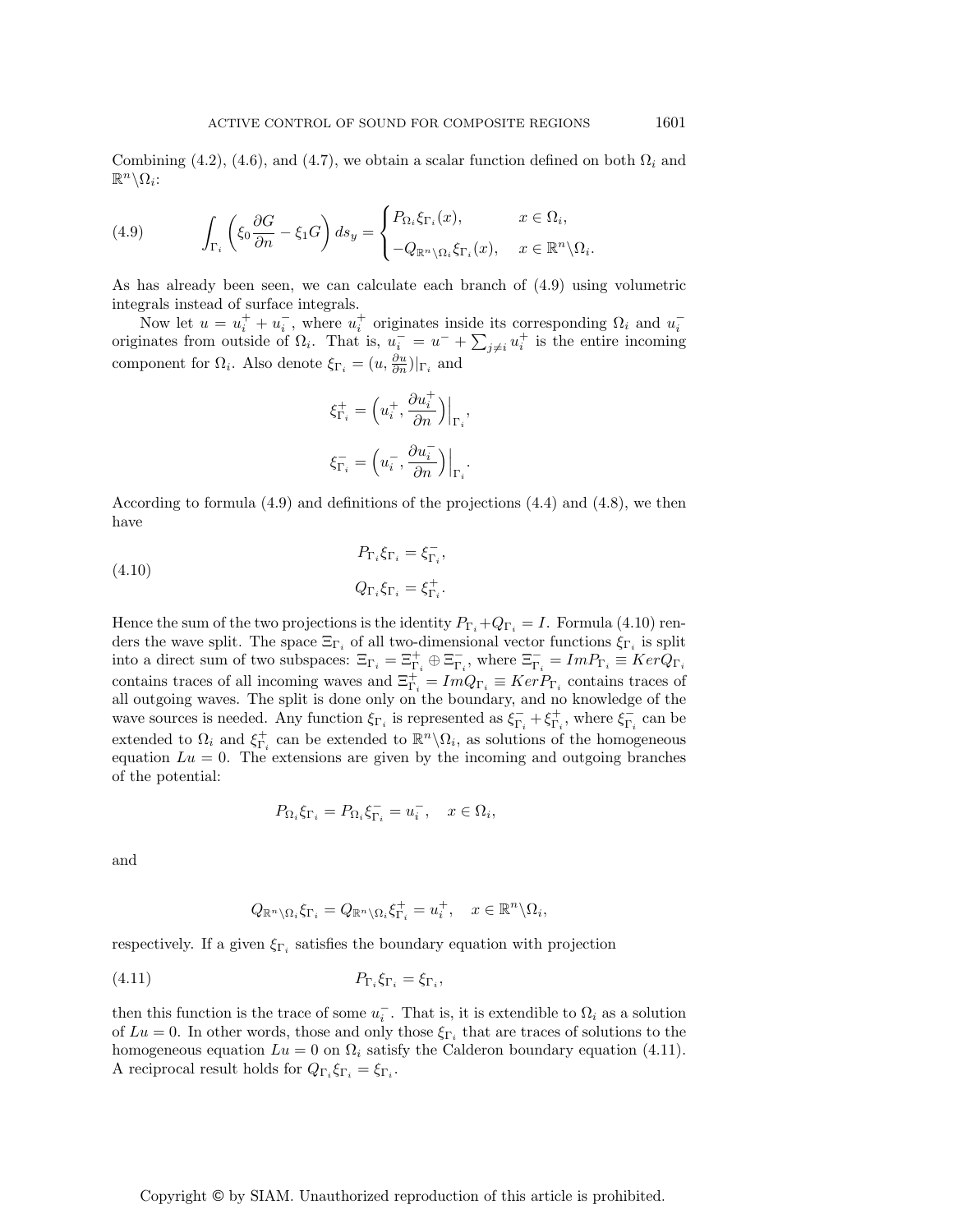Having defined the potentials and projections for individual domains  $\Omega_i$ , we will now extend the definitions to the entire composite domain  $\Omega = \Omega_1 \cup \Omega_2 \cup \cdots \cup \Omega_N$ . Denote  $\Gamma = \Gamma_1 \cup \Gamma_2 \cup \cdots \cup \Gamma_N$ , and let  $\xi_{\Gamma}$  be a two-dimensional vector function on this composite boundary. The interior branch of the potential with the density  $\xi_{\Gamma}$  is defined similarly to (4.6):

$$
P_{\Omega}\xi_{\Gamma}(x) = \int_{\mathbb{R}^n \setminus \Omega} GLwdy, \quad x \in \Omega,
$$

where  $w = w(x)$  is an auxiliary function that satisfies the interface conditions

$$
Tr w = \xi_{\Gamma} \iff \{Tr_i w = \xi_{\Gamma}|_{\Gamma_i}, i = 1, 2, ..., N\}
$$

and the appropriate Sommerfeld condition (2.3a) or (2.3b) at infinity. Other than that,  $w(x)$  may be arbitrary. Likewise, the exterior branch of the potential is given by

$$
Q_{\mathbb{R}^n\setminus\Omega}\xi_{\Gamma}(x)=\int_{\Omega}GLwdy,\quad x\in\mathbb{R}^n\setminus\Omega.
$$

Using definition (4.7), for the exterior region  $\mathbb{R}^n \setminus \Omega$  we can write

(4.12) 
$$
Q_{\mathbb{R}^n \setminus \Omega} \xi_{\Gamma}(x) = \sum_{i=1}^N Q_{\mathbb{R}^n \setminus \Omega_i} \xi_{\Gamma_i}(x) = \sum_{i=1}^N u_i^+(x), \quad x \in \mathbb{R}^n \setminus \Omega,
$$

whereas for the interior of  $\Omega_i$ ,  $i = 1, 2, ..., N$ , we have according to (4.6) and (4.7)

$$
P_{\Omega}\xi_{\Gamma}(x) = P_{\Omega_i}\xi_{\Gamma_i}(x) - \sum_{\substack{j=1 \ j \neq i}}^N Q_{\mathbb{R}^n \setminus \Omega_j} \xi_{\Gamma_j}(x)
$$

(4.13)

$$
= u_i^- - \sum_{\substack{j=1 \ j \neq i}}^N u_j^+(x) = u^-(x), \quad x \in \Omega_i.
$$

In formula (4.13),  $u_i^-$  denotes the entire incoming field with respect to the domain  $\Omega_i$ . In other words,  $u_i^-$  is composed of  $u^-$  and  $u_j^+$  from all  $\Omega_j$  except  $j = i$ .

The projections for composite domains are defined as traces of the potentials:

(4.14) 
$$
P_{\Gamma}\xi_{\Gamma} = Tr P_{\Omega}\xi_{\Gamma},
$$

$$
Q_{\Gamma}\xi_{\Gamma} = Tr Q_{\mathbb{R}^n \setminus \Omega} \xi_{\Gamma}.
$$

They possess the same properties as the projections built previously for individual subdomains. Namely,  $P_{\Gamma} + Q_{\Gamma} = I$ , and the projections render the wave split at the interface  $\Gamma$  into incoming waves  $\xi_{\Gamma}^{-} = P_{\Gamma}\xi_{\Gamma}$  and outgoing waves  $\xi_{\Gamma}^{+} = Q_{\Gamma}\xi_{\Gamma}$ .

Now that we have defined the potentials and projections for individual subdomains and for the composite domain, we can once again obtain the controls for composite domains. First, we will investigate the simple case of fully eliminating the exterior noise inside  $\Omega = \Omega_1 \cup \Omega_2 \cup \cdots \cup \Omega_N$ , i.e., eliminating the entire incoming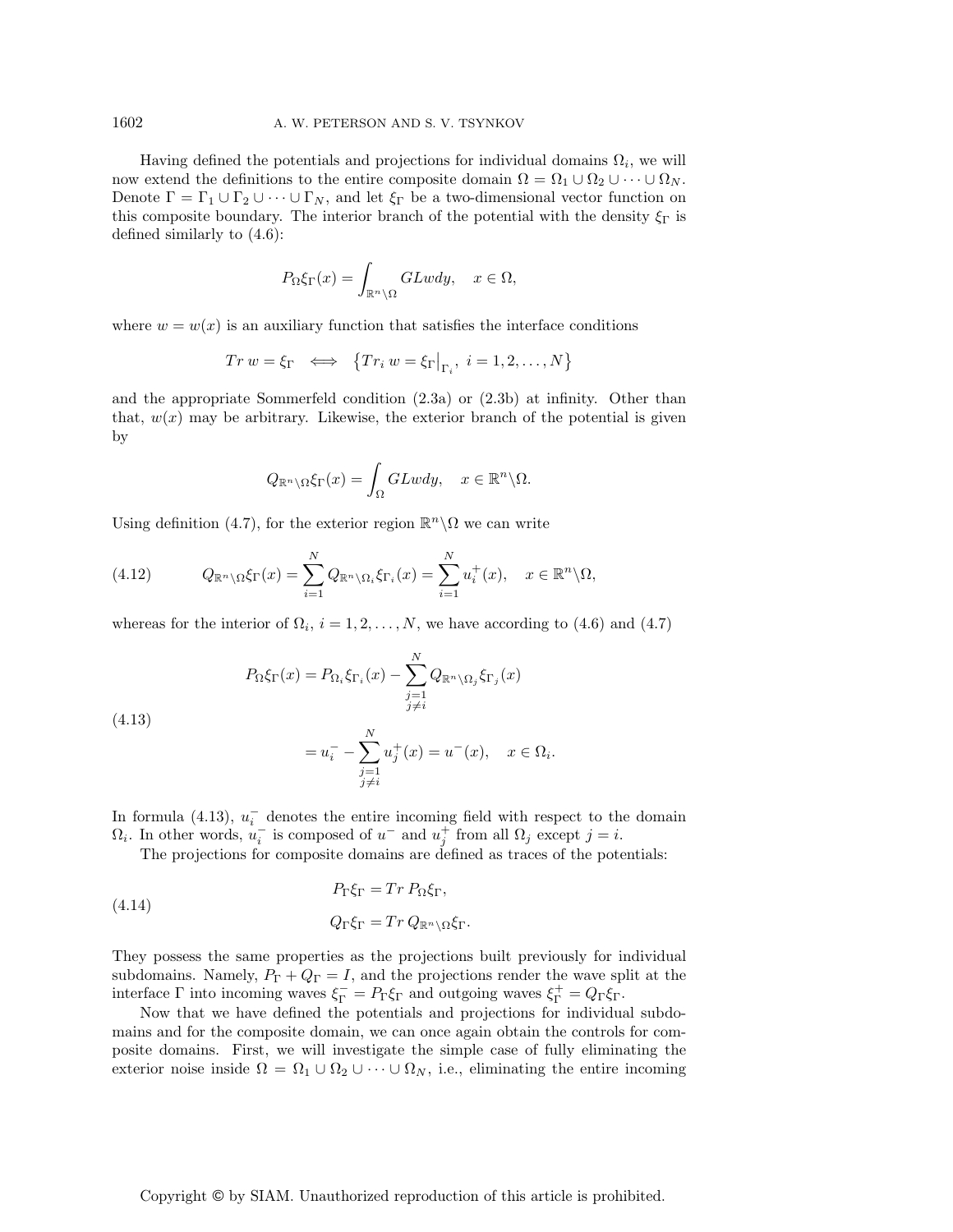component of the acoustic field with respect to  $\Omega$ . Our control function  $g = g(x)$  is defined as

(4.15) 
$$
g(x) = -Lw|_{\mathbb{R}^n \setminus \Omega}, \qquad g(x) = 0|_{\Omega},
$$

giving the output  $v = v(x)$  in the form

(4.16) 
$$
v(x) = \begin{cases} -P_{\Omega} \xi_{\Gamma}(x), & x \in \Omega, \\ -w(x) + Q_{\mathbb{R}^n \setminus \Omega} \xi_{\Gamma}(x), & x \in \mathbb{R}^n \setminus \Omega. \end{cases}
$$

Hence we achieve the desired cancellation on  $\Omega$ , because for  $x \in \Omega$  according to (4.13) we have  $v(x) = -P_{\Omega} \xi_{\Gamma}(x) = -u^{-}(x)$ . As for the exterior region  $\mathbb{R}^{n} \setminus \Omega$ , formulae (4.12), (4.13), and (4.16) indicate that the controls basically duplicate the output of a given  $\Omega_i$  and subsequently halve it as it enters another subdomain  $\Omega_i$ .

Next, we will explore the operator interpretation of the selective cancellation for individual subdomains. As before, assume that the  $N \times N$  communication matrix M is given that determines which regions are allowed to hear one another. If the entry  $m_{ij}$  of this matrix at the intersection of row i and column j is equal to zero, then  $\Omega_i$ hears  $\Omega_i$ ; otherwise, if  $m_{ij} = 1$ , then  $\Omega_i$  does not hear  $\Omega_j$ . In doing so, no reciprocity is assumed; i.e., the matrix **M** is not necessarily symmetric. At the first stage of building the selective controls, we will modify the boundary trace  $\xi_{\Gamma}$  with the help of the matrix **M**.

Let  $u = u(x)$  be the overall acoustic field from all original sources, and let  $\xi_{\Gamma} =$ Tr u. Denote  $\xi_{\Gamma_i} = \xi_{\Gamma} \big|_{\Gamma_i}$  and introduce

(4.17) 
$$
\tilde{\xi}_{\Gamma} \stackrel{\text{def}}{=} \left\{ \tilde{\xi}_{\Gamma_i}, \ i = 1, 2, \dots, N \middle| \ \tilde{\xi}_{\Gamma_i} = \xi_{\Gamma_i} + \sum_{\substack{j=1 \ n_{ij}=1}}^N Tr_i Q_{\mathbb{R}^n \setminus \Omega_j} \xi_{\Gamma_j} \right\}.
$$

At the second stage, we obtain the controls  $\tilde{g}$  according to the same formula (4.15) as we used previously, but substituting a different auxiliary function  $\tilde{w} = \tilde{w}(x)$ . In addition to the appropriate Sommerfeld condition (2.3a) or (2.3b) at infinity, this new auxiliary function is supposed to satisfy an alternative interface condition at Γ:

$$
(4.18) \t Tr \tilde{w} = \tilde{\xi}_{\Gamma},
$$

where  $\xi_{\Gamma}$  is defined by formula (4.17). The output of the control sources  $\tilde{g}(x)$  on the domain  $\Omega = \Omega_1 \cup ... \cup \Omega_N$  is given by the potential

$$
v(x) = -P_{\Omega}\tilde{\xi}_{\Gamma}(x) = -P_{\Omega_{i}}\tilde{\xi}_{\Gamma_{i}}(x) + \sum_{\substack{j=1 \ j \neq i}}^{N} Q_{\mathbb{R}^{n} \setminus \Omega_{j}} \tilde{\xi}_{\Gamma_{j}}
$$
  
\n
$$
= -P_{\Omega_{i}}\xi_{\Gamma_{i}}(x) - \sum_{\substack{j=1 \ j \neq i}}^{N} Q_{\mathbb{R}^{n} \setminus \Omega_{j}} \xi_{\Gamma_{j}} + \sum_{\substack{j=1 \ j \neq i}}^{N} Q_{\mathbb{R}^{n} \setminus \Omega_{j}} \tilde{\xi}_{\Gamma_{j}}
$$
  
\n
$$
= -u^{-} - \sum_{\substack{j=1 \ j \neq i}}^{N} u_{j}^{+} - \sum_{\substack{j=1 \ j \neq i}}^{N} u_{j}^{+} + \sum_{\substack{j=1 \ j \neq i}}^{N} u_{j}^{+}
$$
  
\n
$$
= -u^{-} - \sum_{\substack{j=1 \ j \neq i}}^{N} u_{j}^{+}, \quad x \in \Omega_{i},
$$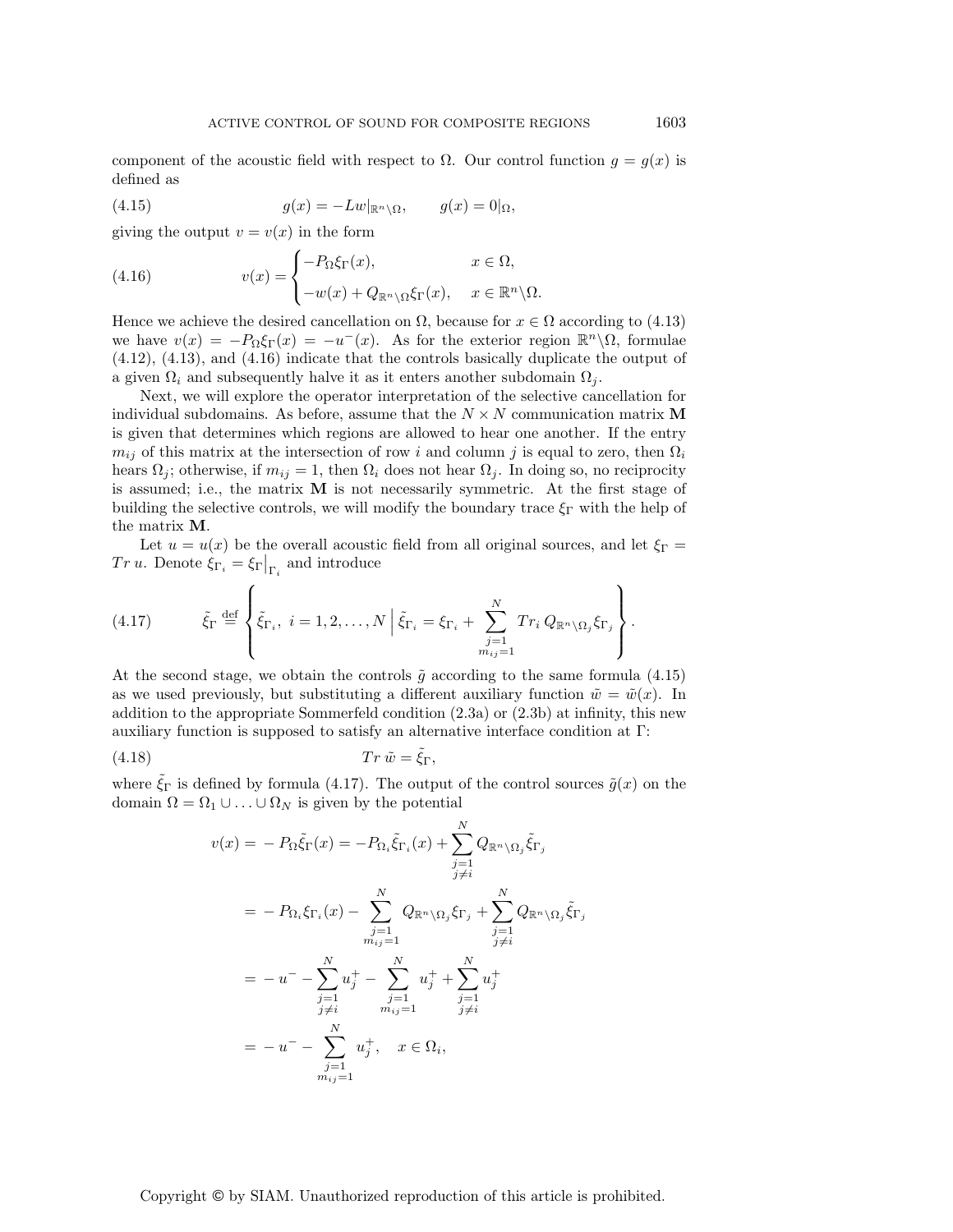where we have taken into account that  $P_{\Omega_i} Tr_i Q_{\mathbb{R}^n \setminus \Omega_j} \xi_{\Gamma_j} = Q_{\mathbb{R}^n \setminus \Omega_j} \xi_{\Gamma_j}$  for  $x \in \Omega_i$  if  $i \neq j$ . Consequently, the overall field on  $\Omega$  after applying the control  $\tilde{g}$  is given by

$$
\tilde{u}(x) = u(x) + v(x)
$$
  
=  $u^-(x) + \sum_{j=1}^N u_j^+(x) - u^-(x) - \sum_{\substack{j=1 \ m_{ij}=1}}^N u_j^+(x)$   
=  $\sum_{\substack{j=1 \ m_{ij}=0}}^N u_j^+(x), \quad x \in \Omega_i.$ 

In other words, the unwanted exterior noise  $u^-(x)$  gets canceled out on all  $\Omega_i$ ,  $i = 1, \ldots, N$ , as before. Moreover, the sound field on a given  $\Omega_i$  contains only the contributions from those  $\Omega_i$  for which  $m_{ij} = 0$ , i.e., from those regions that  $\Omega_i$  is allowed to hear. This is precisely the type of selective cancellation that we strived to achieve. Note also that even though we did not formulate the results in this section as theorems, it is clear that they are equivalent to the theorems of section 3.

**5. A more realistic formulation.** As of yet, we have only used the Calderon potentials and projections of section 4 to recast the results of section 3 in a more convenient yet equivalent operator form. However, the operator framework introduced in section 4 will also allow us to analyze a more elaborate formulation of the problem compared to that from section 3.

Instead of the Helmholtz equation (2.1), consider a general variable coefficient differential (or operator) equation

$$
(5.1) \t\t\t Lu = f,
$$

where both the unknown solution  $u = u(x)$  and the given right-hand side  $f = f(x)$  are defined on some domain  $\Omega_0$  that may, but does not have to, coincide with the entire space  $\mathbb{R}^n$ . In the context of acoustics, (5.1) may, for example, govern the propagation of sound through a nonhomogeneous medium, where the propagation speed depends on the location.

A very important consideration is to define the solvability class for (5.1) on  $\Omega_0$ . In most generic terms, let us require that  $u \in U$ , where U is a certain linear subspace of the space of all sufficiently smooth functions on  $\Omega_0$ . We will assume that the solution  $u = u(x)$  of (5.1) exists and is unique in U, provided that the right-hand side  $f$  belongs to another appropriate class  $F$ . Note that in the context of sections 2, 3, and 4, we had  $\Omega_0 = \mathbb{R}^n$  and the class U was defined by the Sommerfeld condition  $(2.3a)$  or  $(2.3b)$  at infinity.

Since for any  $f \in F$  there is a unique solution  $u \in U$  of (5.1), we can introduce the inverse operator  $G: F \longmapsto U$  that provides the solution for a given right-hand side:

$$
(5.2) \t\t u = Gf, \quad u \in U, \quad f \in F.
$$

Note that previously (in the context of constant coefficients) the operator  $G$  was introduced by means of the convolution (2.4) with the fundamental solution (2.5) or (2.6). For variable coefficients, and/or when the domain  $\Omega_0$  is smaller than the entire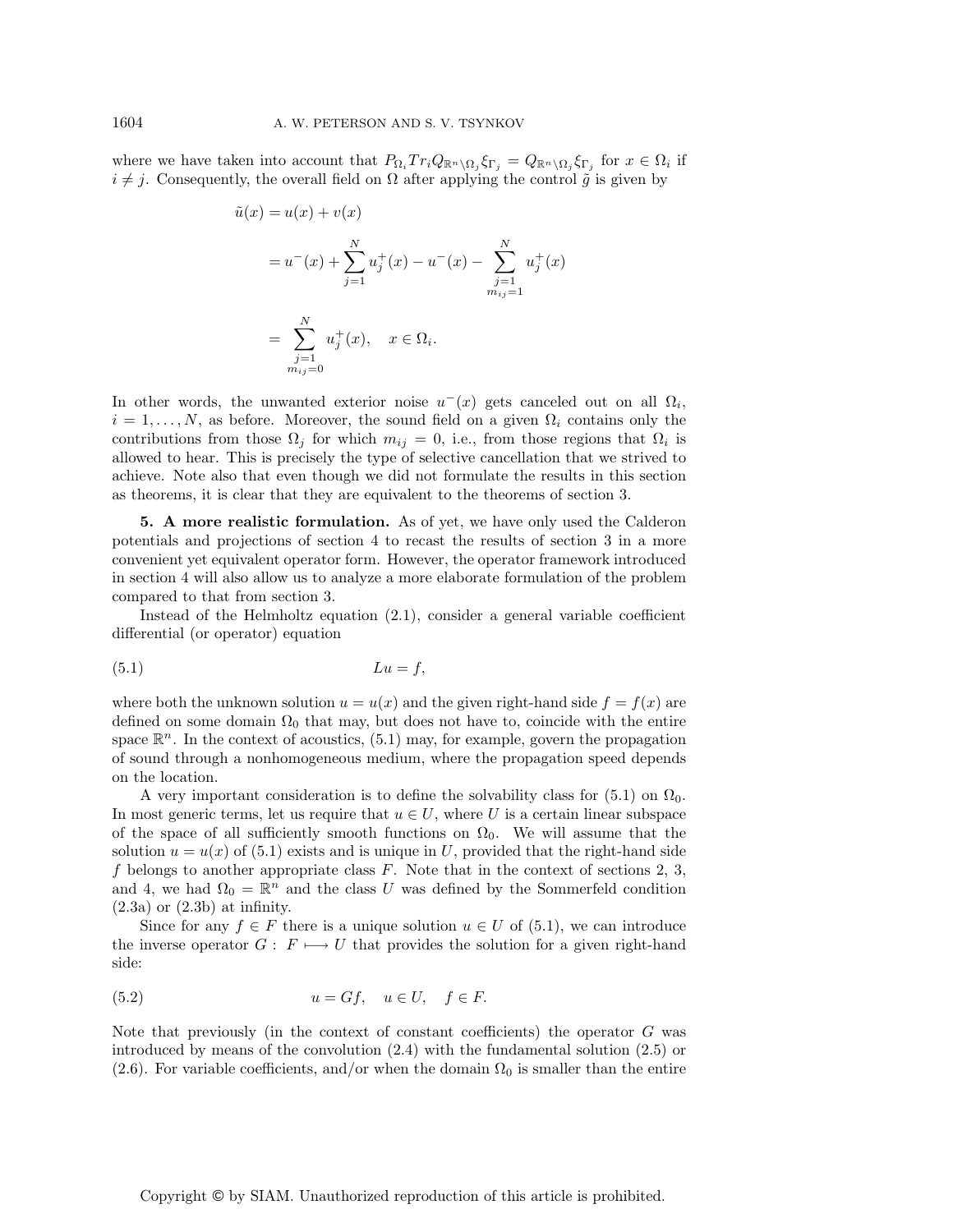space  $\mathbb{R}^n$ , the apparatus of fundamental solutions does not apply. Yet the inverse operator  $G$  of  $(5.2)$  is well defined. In practice, it can be computed; i.e., problem  $(5.1)$ subject to the condition  $u \in U$  can be discretized on  $\Omega_0$  and solved numerically.

Another very important consideration is the structure of the boundary trace that corresponds to the new operator  $L$  of  $(5.1)$ . For the Laplace and Helmholtz operators, the vector traces on Γ are defined as traces of the solution itself and of the normal derivative; see formula (4.3). In the general theory of Calderon's operators (see [19]), the traces are constructed to guarantee a key property of the potentials (4.6), (4.7) and projections (4.4), (4.8), namely, their independence of the auxiliary function  $w(x)$  as long as it has the correct trace, i.e., as long as the interface condition (4.5) is satisfied. For the second order variable coefficient operators  $L$  that have the form

(5.3) 
$$
Lv = \nabla(p\nabla v) + \{\text{lower order terms}\}, \quad p = p(x),
$$

the Neumann data reduce to the standard normal derivative, and, consequently, the previous definition of the trace (see (4.3)) applies with no change. Hereafter, we will assume for simplicity that this is the case. This assumption does not entail a considerable loss of generality because operators (5.3) cover many important applications.

Having introduced the operator equation (5.1), defined the inverse (5.2), and identified the boundary trace  $Tr(4.3)$ , we can extend all the operator constructions of section 4 in a straightforward manner, as done in [13] for a single domain. The only thing that will change is that every time a volumetric convolution with the fundamental solution appears in an equation, it ought to be replaced by the operator  $G$  of  $(5.2)$  applied to the corresponding source function. This way, we define the generalized Calderon potentials (cf. formulae (4.6) and (4.7))

(5.4) 
$$
P_{\Omega_i} \xi_{\Gamma_i}(x) = G \Big\{ L w \big|_{\mathbb{R}^n \setminus \Omega_i} \Big\}, \quad x \in \Omega_i,
$$

(5.5) 
$$
Q_{\mathbb{R}^n \setminus \Omega_i} \xi_{\Gamma_i}(x) = G\Big\{Lw\big|_{\Omega_i}\Big\}, \quad x \in \mathbb{R}^n \setminus \Omega_i,
$$

and the boundary projection operators (cf. formulae (4.4) and (4.8))

(5.6) 
$$
P_{\Gamma_i} \xi_{\Gamma_i} = Tr_i P_{\Omega_i} \xi_{\Gamma_i},
$$

(5.7) 
$$
Q_{\Gamma_i} \xi_{\Gamma_i} = Tr_i Q_{\mathbb{R}^n \setminus \Omega_i} \xi_{\Gamma_i}
$$

for all  $i = 1, 2, ..., N$ . Combined operators for the composite domain  $\Omega = \Omega_1 \cup \Omega_2 \cup$  $\cdots \cup \Omega_N$  are also introduced similarly to section 4, according to formulae (4.12), (4.13), and  $(4.14)$ , where the individual operators are now given by  $(5.4)$ – $(5.7)$ .

The fundamental properties of the projections  $(5.6)$  and  $(5.7)$  are the same as before. Namely, the function  $u \in U$  is a solution to the homogeneous equation  $Lu = 0$ on the domain  $\Omega_i$  if and only if its boundary trace  $\xi_{\Gamma_i} = Tr_i u$  satisfies the boundary equation with projection,

$$
P_{\Gamma_i} \xi_{\Gamma_i} = \xi_{\Gamma_i}.
$$

Similarly, the function  $u \in U$  is a solution to the homogeneous equation  $Lu = 0$  on the complementary domain  $\Omega_0 \setminus \Omega_i$  if and only if its boundary trace  $\xi_{\Gamma_i} = Tr_i u$  satisfies the boundary equation with projection,

$$
(5.9) \t\t Q_{\Gamma_i} \xi_{\Gamma_i} = \xi_{\Gamma_i}.
$$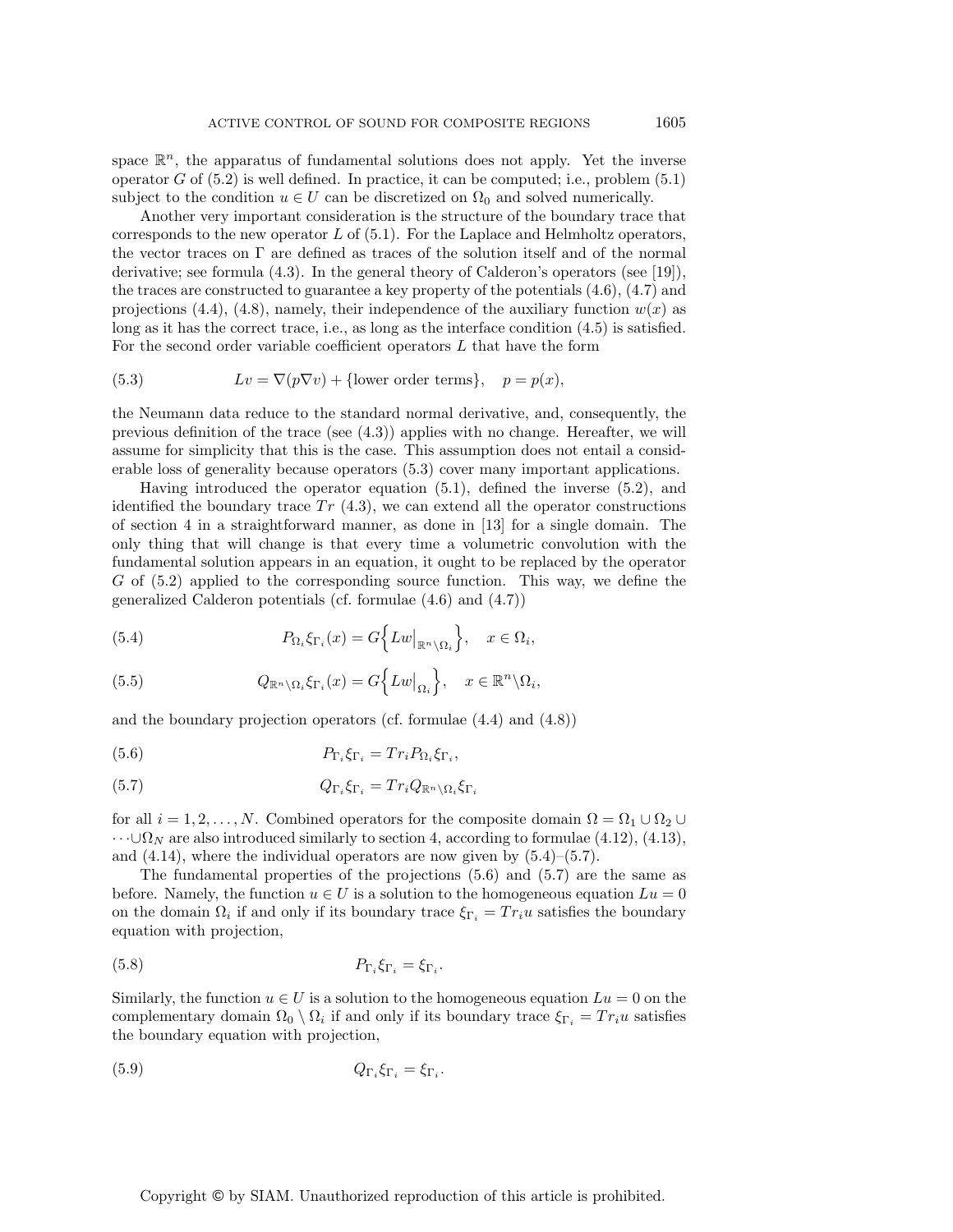Accordingly, if the solutions to (5.1) are interpreted as waves, then one can say that the boundary equations with projections (5.8) and (5.9) render the wave split into incoming and outgoing with respect to a given  $\Omega_i$ . If  $u \in U$  and  $Tr_i u = \xi_{\Gamma_i}$ , then

$$
\xi_{\Gamma_i} = P_{\Gamma_i}\xi_{\Gamma_i} + Q_{\Gamma_i}\xi_{\Gamma_i} \stackrel{\text{def}}{=} \xi_{\Gamma_i}^- + \xi_{\Gamma_i}^+,
$$

where the component  $\xi_{\Gamma_i}^-$  is the trace of the incoming field due to the sources outside  $\Omega_i$ ,

$$
\xi_{\Gamma_i}^- = \operatorname{Tr}_i u_i^-, \quad Lu_i^- = 0 \text{ for } x \in \Omega_i,
$$

and the component  $\xi_{\Gamma_i}^+$  is the trace of the outgoing field due to the sources inside  $\Omega_i$ ,

$$
\xi_{\Gamma_i}^+ = Tr_i u_i^+, \quad Lu_i^+ = 0 \text{ for } x \in \mathbb{R}^n \setminus \Omega_i.
$$

In doing so, the entire space  $\Xi_{\Gamma_i} = \{\xi_{\Gamma_i}\}\$  can be represented as a direct sum of the traces of incoming waves and those of the outgoing waves:

$$
\Xi_{\Gamma_i}=\Xi^-_{\Gamma_i}\oplus\Xi^+_{\Gamma_i}.
$$

The exact same results automatically extend to the operators built for the composite domain  $\Omega = \Omega_1 \cup \Omega_2 \cup \cdots \cup \Omega_N$  as well.

Moreover, all the conclusions of sections 3 and 4 regarding the active control sources are also preserved. Namely, to cancel out the unwanted exterior sound  $u^-$  on  $\Omega = \Omega_1 \cup \Omega_2 \cup \cdots \cup \Omega_N$ , we build the controls according to formula (4.15):

(5.10) 
$$
g(x) = -Lw|_{\mathbb{R}^n \setminus \Omega}, \qquad g(x) = 0|_{\Omega},
$$

where the auxiliary function  $w = w(x)$  satisfies  $w \in U$  and  $Trw = Tru$ , and  $u = u(x)$ is the overall acoustic field. We emphasize that in order to obtain the controls  $g(x)$  of (5.10), we only need to know  $Tru$  at the boundary  $\Gamma = \Gamma_1 \cup \Gamma_2 \cup \cdots \cup \Gamma_N$ . Moreover, the coefficients of the operator  $L$ , i.e., the properties of the medium, only need to be known outside  $\Omega$  on the region where the auxiliary function  $w(x) \neq 0$ . This region can be a narrow layer outside  $\Gamma$  right next to it. This conclusion seems counterintuitive at first glance, because the controls  $g(x)$  of  $(5.10)$  are supposed to eliminate the unwanted component of the field inside  $\Omega$ , and yet it seems that the properties of the medium do not need to be known. The explanation, however, is quite simple. Both the unwanted noise  $u^-(x)$  and the output of the controls  $v(x) = Gg$  propagate across one and the same medium, and to achieve cancellation we do not necessarily need to know what this medium is inside  $\Omega$ . Equivalently, one can think that the entire incoming component  $u^-(x)$  is canceled by the controls (5.10) right at the entry to  $\Omega$ so that it does not propagate any further; see [13, sections 4.2 and 4.3].

Active controls  $\tilde{g}(x)$  that will render the selective cancellation of sound on the system of subdomains  $\Omega_i$ ,  $i = 1, 2, \ldots, N$ , according to a predetermined communication pattern **M** are also obtained with the help of formula (5.10). The only difference is that as before, the application of this formula requires a preliminary stage. At this preliminary stage, we construct a modified boundary trace  $\xi_{\Gamma}$  according to formula (4.17), where the operators  $Q_{\mathbb{R}^n \setminus \Omega_i}$  are defined by (5.5). At the final stage, we take an auxiliary function  $\tilde{w} = \tilde{w}(x)$  that satisfies  $\tilde{w} \in U$  and  $Tr\tilde{w} = \xi_{\Gamma}$  and substitute it into (5.10), thus obtaining the desired selective controls  $\tilde{g}(x)$ .

For more detail on the theory of generalized Calderon potentials and projections, as well as their efficient computation by means of the method of difference potentials, we refer the reader to the monograph [19].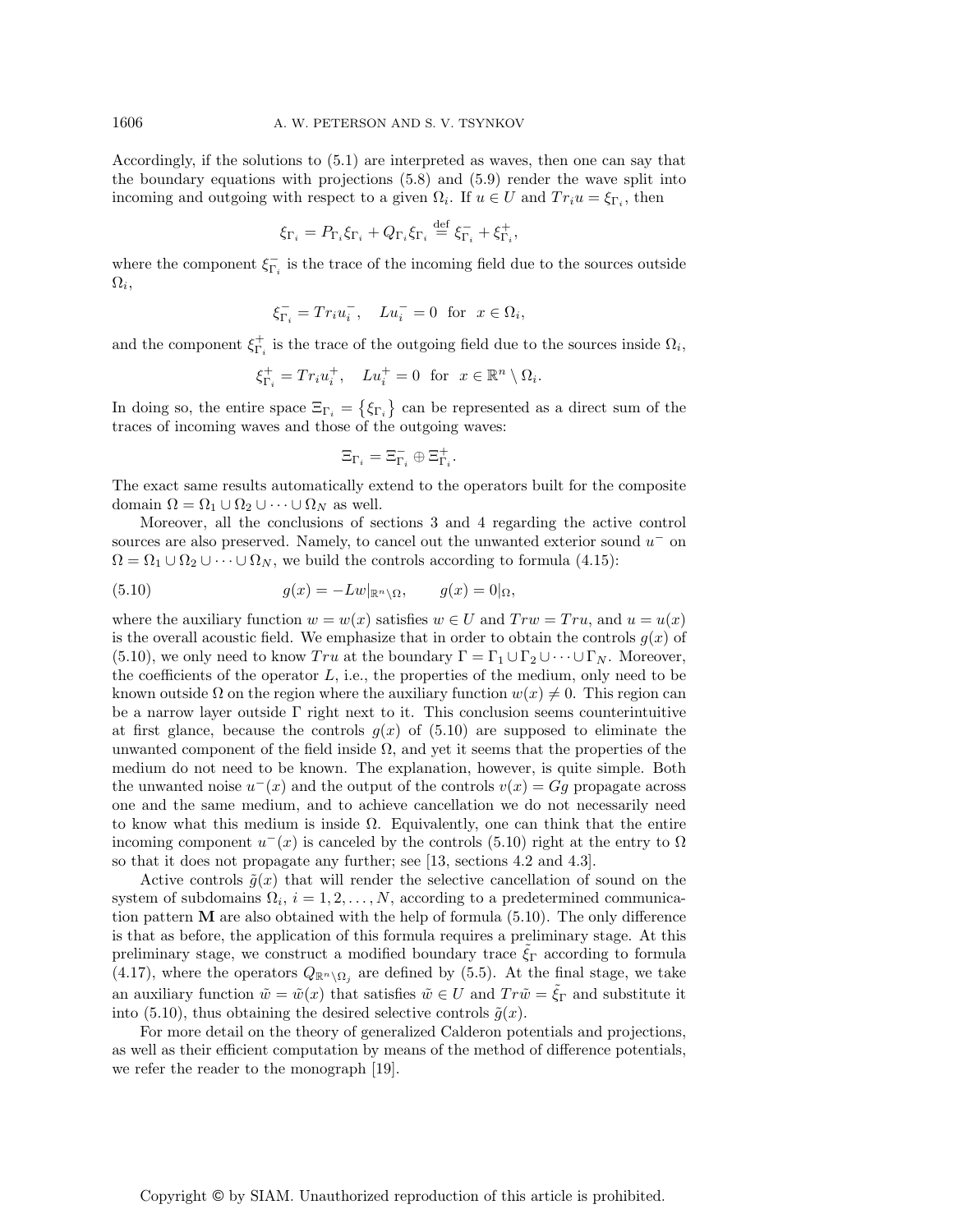**6. Conclusions.** We have introduced and studied the problem of active control of sound for composite regions. This problem is, in fact, a particular inverse source problem for the differential equation (or system) that governs the sound field. Allowing for composite domains is a key innovation proposed here as compared to our previous work on the subject (see [13] and related references). We obtained a closed form general solution for the control sources. This solution allows all individual subdomains to either communicate freely with one another or else be shielded from their peers. In doing so, no reciprocity is assumed; i.e., for a given pair of subdomains one may be allowed to hear the other but not necessarily vice versa.

If the controls in the composite case are built exactly as in the previously analyzed case of simple, i.e., arcwise connected, domains, then the communications between all subdomains is allowed. In other words, by default all subdomains hear one another. If, however, a particular subdomain is not allowed to hear another given subdomain, then the supplementary controls are employed prior to building the final set of controls. The role of the supplementary controls (one can call it the predictor stage) is to communicate the specific acoustic output of the domain not to be heard to the domain that is not allowed to hear it. Subsequently, the final controls (corrector stage) use these data to render the desired sound cancellation.

Moreover, the general solution requires no information on the original acoustic sources and can be constructed based solely on the knowledge of the field quantities at the boundaries of the subdomains. In practice, those quantities can be obtained by measurements. In doing so, the methodology guarantees the exact volumetric cancellation of the unwanted noise, as opposed to many other techniques available in the literature that would only provide for a pointwise or directional cancellation, and would not even offer an approach to selective cancellation on composite domains.

The problem is solved for a general formulation that allows the propagation of sound across a medium with variable characteristics. In doing so, to cancel out the outside sound on a given domain, no actual knowledge of the medium properties on this domain is required. The explanation of this seemingly counterintuitive behavior is simple—both the original sound and the output of the controls propagate across one and the same medium, and for building the control sources we do not necessarily need to know what this medium is.

It is also important to mention that for every subdomain there is a component of the acoustic field to be canceled out and another component to be left unaffected. Yet the quantities at the boundary that need to be measured in order to build the control system can pertain to the overall field rather than only to its unwanted component, and the methodology will automatically distinguish between the two. Of course, the locations and shapes of the subdomains need to be known ahead of time.

Finally, it is clear that in the context of implementation, obtaining the continuous data, as well as providing a continuous excitation (control sources), along the interface Γ is not practical. Instead, the problem needs to be discretized so that only finite arrays of individual sensors (microphones) and actuators (loudspeakers) are used. A powerful apparatus for the analysis of discrete active shielding problems is provided by the method of difference potentials [19]. This method offers a comprehensive finitedifference theory, which is fully analogous to the continuous theory of Calderon's operators [3, 23] and in many instances even goes beyond it. As mentioned in section 1, discrete active controls have been built, and their properties established, for various settings; see [14, 15, 16, 18, 22, 25, 27, 28]. In particular, the case of a composite region in the discrete framework is analyzed in [21]. A brief account of the method of difference potentials, along with the analysis of discrete active shielding problems, can be found in [20, Chapter 14].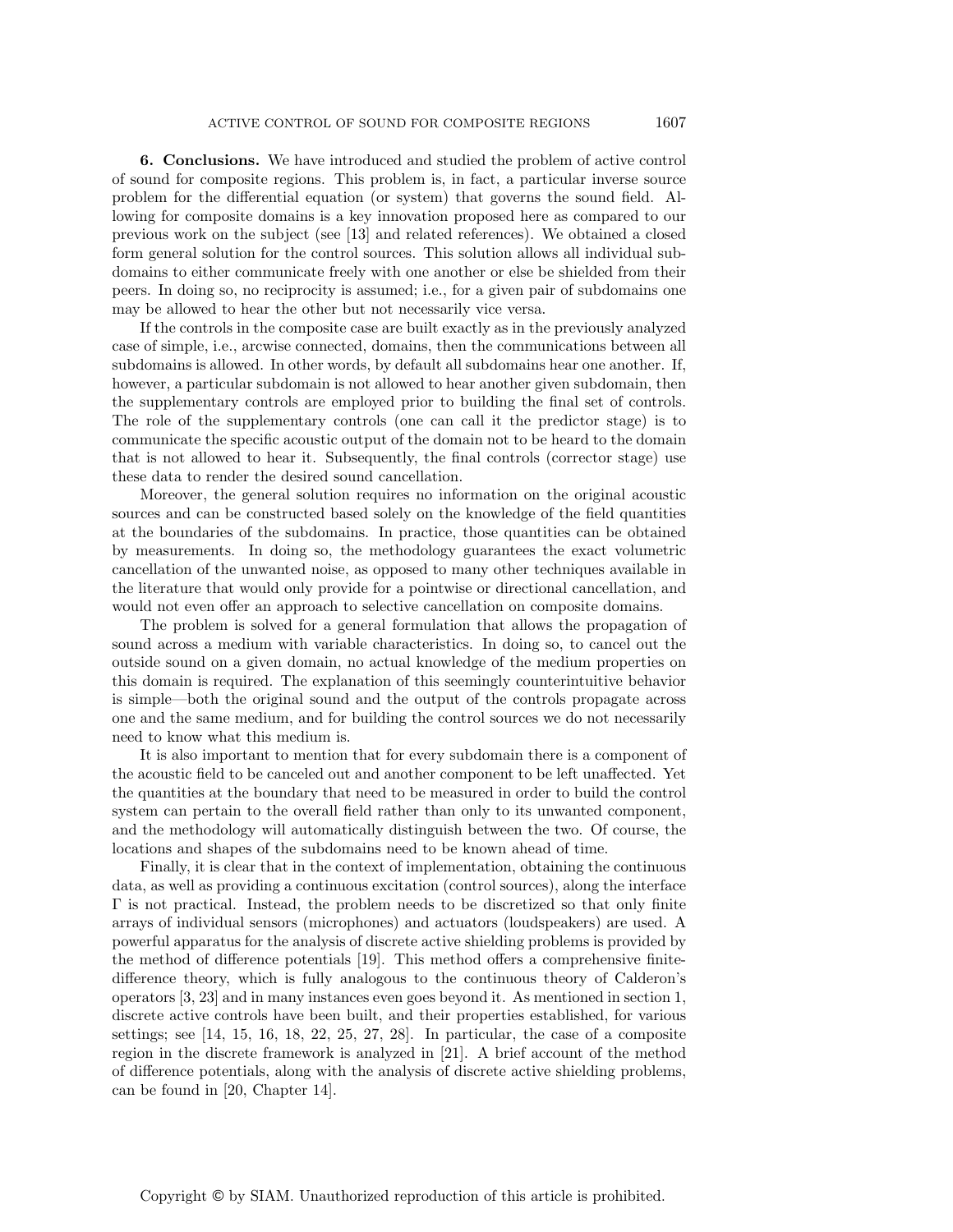### REFERENCES

- [1] J. C. Burgess, Active adaptive sound control in a duct: A computer simulation, J. Acoust. Soc. Amer., 70 (1981), pp. 715–726.
- [2] R. H. CABELL AND C. R. FULLER, Active control of periodic disturbances using principal component LMS: Theory and experiment, in Proceedings of the 3rd AST/HSR Interior Noise Workshop, Part I: Sessions A, B, and C, NASA Langley Research Center, Hampton, VA, 1998.
- [3] A. P. CALDERON, *Boundary-value problems for elliptic equations*, in Proceedings of the Soviet-American Conference on Partial Differential Equations, Fizmatgiz, Novosibirsk, Moscow, 1963, pp. 303–304.
- [4] R. L. Clark, W. R. Saunders, and G. P. Gibbs, Adaptive Structures: Dynamics and Control, John Wiley and Sons, New York, 1998.
- [5] A. J. DEVANEY AND G. C. SHERMAN, Nonuniqueness in inverse source and scattering problems, IEEE Trans. Antennas and Propagation, 30 (1982), pp. 1034–1037; see also pp. 1037–1042.
- [6] A. J. DEVANEY AND E. WOLF, Radiating and nonradiating classical current distributions and the fields they generate, Phys. Rev. D, 8 (1973), pp. 1044–1047.
- [7] S. J. ELLIOTT, I. M. STOTHERS, AND P. A. NELSON, A multiple error LMS algorithm and its application to the active control of sound and vibration, in IEEE Trans. Acoust., Speech, Signal Processing, ASSP-35 (1987), pp. 1423–1434.
- [8] C. R. FULLER, S. J. ELLIOTT, AND P. A. NELSON, Active Control of Vibration, Academic Press, London, 1996.
- [9] C. R. Fuller and A. H. von Flotow, Active control of sound and vibration, IEEE Control Syst. Mag., 15 (1995), pp. 9–19.
- [10] V. Isakov, Inverse Source Problems, Mathematical Surveys Monogr. 34, American Mathematical Society, Providence, RI, 1990.
- [11] R. K. KINCAID AND K. LABA, Reactive TABU search and sensor selection in active structural control problems, J. Heuristics, 4 (1998), pp. 199–220.
- [12] R. K. KINCAID, K. LABA, AND S. L. PADULA, Quelling cabin noise in turboprop aircraft via active control, J. Comb. Optim., 1 (1997), pp. 229–250.
- [13] J. LONČARIĆ, V. S. RYABEN'KII, AND S. V. TSYNKOV, Active shielding and control of noise, SIAM J. Appl. Math., 62 (2001), pp. 563–596.
- [14] J. LONČARIĆ AND S. V. TSYNKOV, Optimization of acoustic source strength in the problems of active noise control, SIAM J. Appl. Math., 63 (2003), pp. 1141–1183.
- [15] J. LONČARIĆ AND S. V. TSYNKOV, Optimization of power in the problems of active control of sound, Math. Comput. Simulation, 65 (2004), pp. 323–335.
- [16] J. LONČARIĆ AND S. V. TSYNKOV, *Quadratic optimization in the problems of active control of* sound, Appl. Numer. Math., 52 (2005), pp. 381–400.
- [17] P. A. NELSON AND S. J. ELLIOTT, Active Control of Sound, Academic Press, San Diego, 1999.
- [18] V. S. Ryaben'kii, A difference screening problem, Funct. Anal. Appl., 29 (1995), pp. 70–71.
- [19] V. S. Ryaben'kii, Method of Difference Potentials and Its Applications, Springer Ser. Comput. Math. 30, Springer-Verlag, Berlin, 2002.
- [20] V. S. Ryaben'kii and S. V. Tsynkov, A Theoretical Introduction to Numerical Analysis, Chapman & Hall/CRC, Boca Raton, FL, 2007.
- [21] V. S. Ryaben'kii, S. V. Tsynkov, and S. V. Utyuzhnikov, Inverse source problem and active shielding for composite domains, Appl. Math. Lett., 20 (2007), pp. 511–516.
- [22] V. S. Ryaben'kii and S. V. Utyuzhnikov, Differential and finite-difference problems of active shielding, Appl. Numer. Math., 57 (2007), pp. 374–382.
- [23] R. T. Seeley, Singular integrals and boundary value problems, Amer. J. Math., 88 (1966), pp. 781–809.
- [24] M. O. TOKHI AND S. M. VERES, EDS., Active Sound and Vibration Control: Theory and Applications, IEE Control Ser. 62, The Institution of Electrical Engineers, London, 2002.
- [25] S. V. TSYNKOV, On the definition of surface potentials for finite-difference operators, J. Sci. Comput., 18 (2003), pp. 155–189.
- [26] H. VAN DER AUWERAER, M. IADEVAIA, U. EMBORG, AND M. GUSTAVSSON, Derivation of experimental vibro-acoustical models for ANC configuration design, AIAA Paper 97-1618, in Proceedings of the 3rd AIAA/CEAS Aeroacoustics Conference, Atlanta, GA, 1997, pp. 222–234.
- [27] R. I. Veizman and V. S. Ryaben'kii, Difference problems of screening and simulation, Dokl. Akad. Nauk, 354 (1997), pp. 151–154.
- [28] R. I. Veizman and V. S. Ryaben'kii, Difference simulation problems, Trans. Moscow Math. Soc., 58 (1997), pp. 239–248.